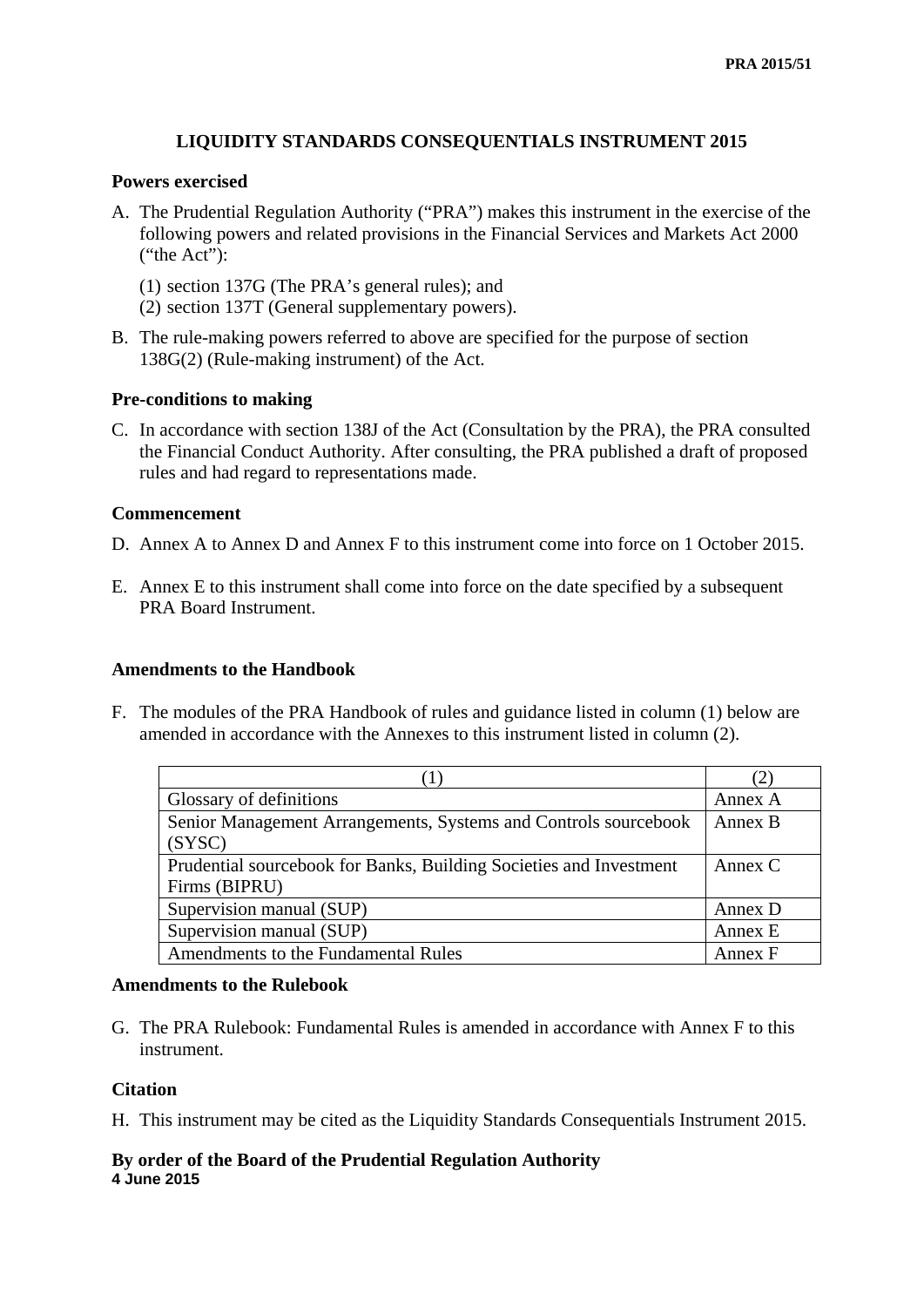#### **Annex A**

### **Amendments to the Glossary of definitions**

In this Annex, underlining indicates new text and striking through indicates deleted text. Insert the following new definitions and amendments in the appropriate alphabetical order.

| <b>ILAS BIPRU firm</b>                    | (A) |            | In the PRA Handbook:                                                                                                                                                                                     |
|-------------------------------------------|-----|------------|----------------------------------------------------------------------------------------------------------------------------------------------------------------------------------------------------------|
|                                           |     |            | a firm falling into BIPRU 12.1.1R, but excluding a firm that is:                                                                                                                                         |
|                                           |     | (a)        | an exempt full scope BIPRU investment firm; or a UK<br><u>bank; or</u>                                                                                                                                   |
|                                           |     | (b)        | a BIPRU limited licence firm; or a building society; or                                                                                                                                                  |
|                                           |     | (c)        | a BIPRU limited activity firm; or a UK designated<br><i>investment firm; or</i>                                                                                                                          |
|                                           |     | (d)        | an exempt BIPRU commodities firm. an overseas firm<br><u>that:</u>                                                                                                                                       |
|                                           |     |            | is a bank;<br><u>(a)</u>                                                                                                                                                                                 |
|                                           |     |            | (b)<br>is not an <i>EEA firm</i> ; and;                                                                                                                                                                  |
|                                           |     |            | has its head office outside the <i>EEA</i> ; or<br>(c)                                                                                                                                                   |
|                                           |     | <u>(e)</u> | an <i>EEA bank</i> that has its registered office (or if it has<br>no registered office, its head office) outside the EU.                                                                                |
|                                           |     |            |                                                                                                                                                                                                          |
| intra-group liquidity<br>modification     |     |            | a modification to the <i>overall liquidity adequacy rule</i> of the kind<br>described in <i>BIPRU</i> 12.8.7G as in effect on 30 September 2015<br>granted to a <i>firm</i> and in effect on that date.  |
|                                           |     |            |                                                                                                                                                                                                          |
| <i>overall liquidity</i><br>adequacy rule |     |            | BIPRU 12.2.1R as in effect on 30 September 2015.                                                                                                                                                         |
|                                           |     |            |                                                                                                                                                                                                          |
| whole-firm liquidity<br>modification      |     |            | a modification to the <i>overall liquidity adequacy rule</i> of the kind<br>described in <i>BIPRU</i> 12.8.22G as in effect on 30 September 2015<br>granted to a <i>firm</i> and in effect on that date. |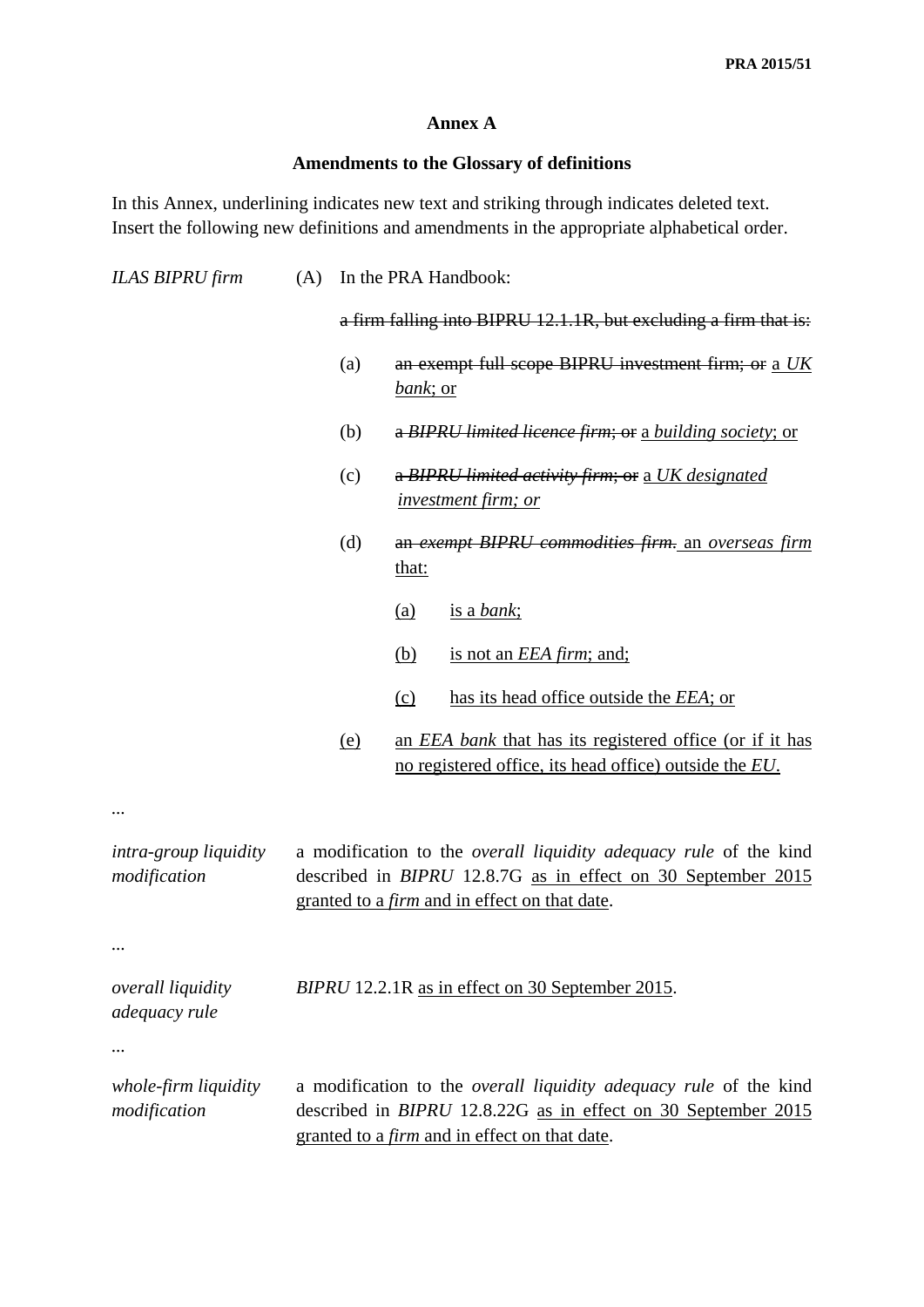#### **Annex B**

### **Amendments to the Senior Management Arrangements, Systems and Controls sourcebook (SYSC)**

In this Annex, underlining indicates new text and striking through indicates deleted text.

SYSC 12.1.13R is deleted in its entirety. This text is not shown.

#### **12.1 Application**

...

#### **CRR firms and non-CRR firms that are parent financial holding companies in a Member State**

- 12.1.13A R If this *rule* applies under *SYSC* 12.1.14R to a *firm*, the *firm* must:
	- (1) comply with *SYSC* 12.1.8R (2) in relation to any *UK consolidation group* or non-*[EEA](http://fshandbook.info/FS/glossary-html/handbook/Glossary/E?definition=G313) [sub-group](http://fshandbook.info/FS/glossary-html/handbook/Glossary/S?definition=G1141)* of which it is a member, as well as in relation to its *group*; and
	- (2) ensure that the risk management processes and internal control mechanisms at the level of any *consolidation group* or non-*EEA subgroup* of which it is a member comply with the obligations set out in the following provisions on a consolidated (or sub-consolidated) basis:

| (a)                                              | SYSC 4.1.1 R and SYSC 4.1.2 R; |
|--------------------------------------------------|--------------------------------|
| (b)                                              | SYSC 4.1.7 R;                  |
| (bA)                                             | $SYSC$ 4.3A;                   |
| (c)                                              | <u>SYSC 5.1.7 R;</u>           |
| (d)                                              | <u>SYSC 7;</u>                 |
| (dA)                                             | the Remuneration Code;         |
| (e)                                              | [deleted];                     |
| (f)                                              | [deleted];                     |
| (g)                                              | [deleted];                     |
| (h)                                              | [deleted];                     |
| [ <b>Note</b> : article $109(2)$ of <i>CRD</i> ] |                                |

(3) ensure that compliance with the obligations in (2) enables the *consolidation group* or the *non-EEA sub-group* to have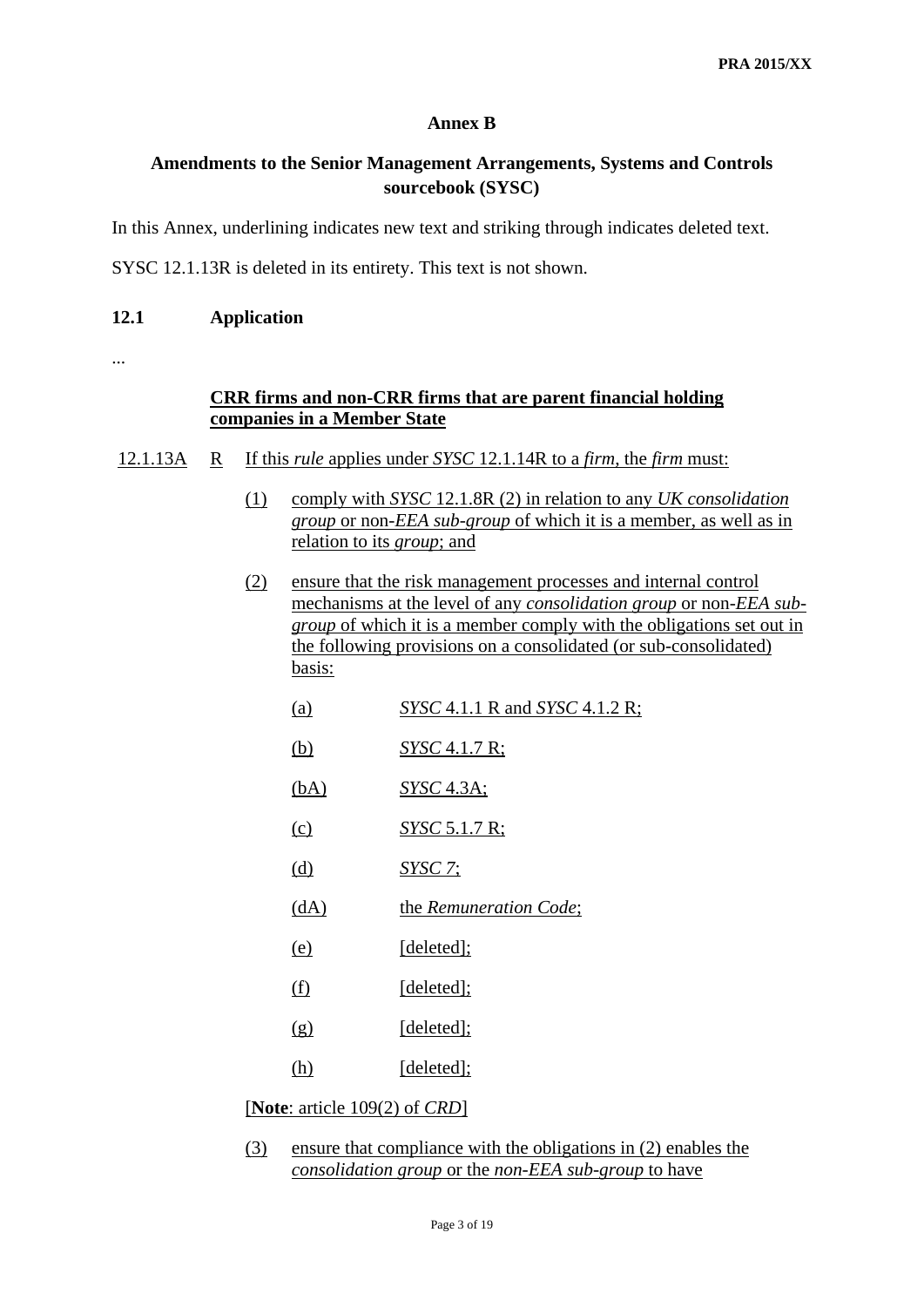arrangements, processes and mechanisms that are consistent and well integrated and that any data relevant to the purpose of supervision can be produced.

[**Note**: article 109(2) of *CRD*]

12.1.13AB R When applying *SYSC* 12.1.13R *SYSC* 12.1.13AR, *CRR firms* must read references to:

…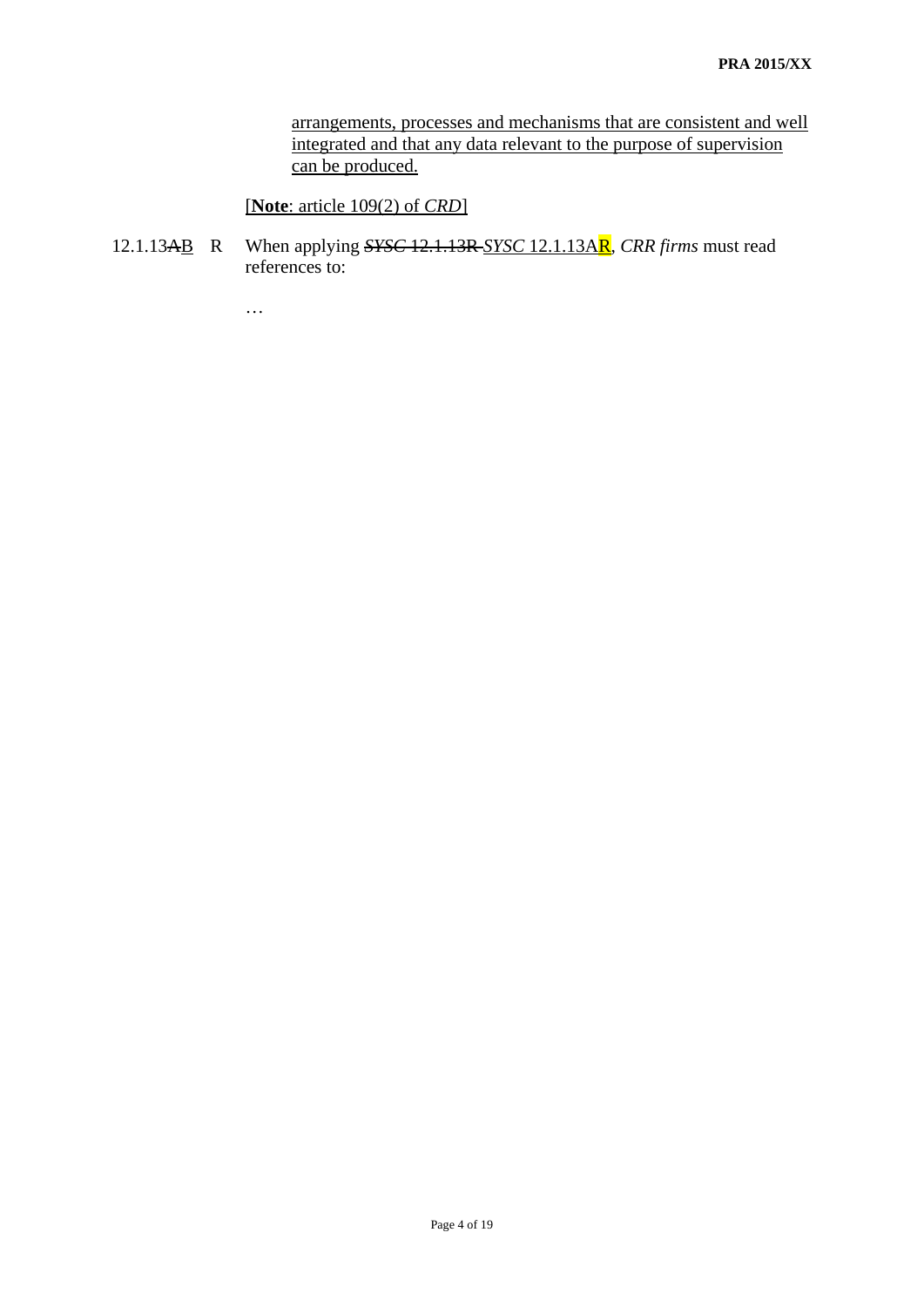#### **Annex C**

## **Amendments to the Prudential sourcebook for Banks, Building Societies and Investment Firms (BIPRU)**

The entirety of part 2 of the Annex to Prudential sourcebook for Banks, Building Societies and Investment Firms (Liquidity Standards) Amendments Instrument 2013 is deleted.

BIPRU 12, BIPRU Schedule 3 and BIPRU Schedule 6 are deleted in their entirety.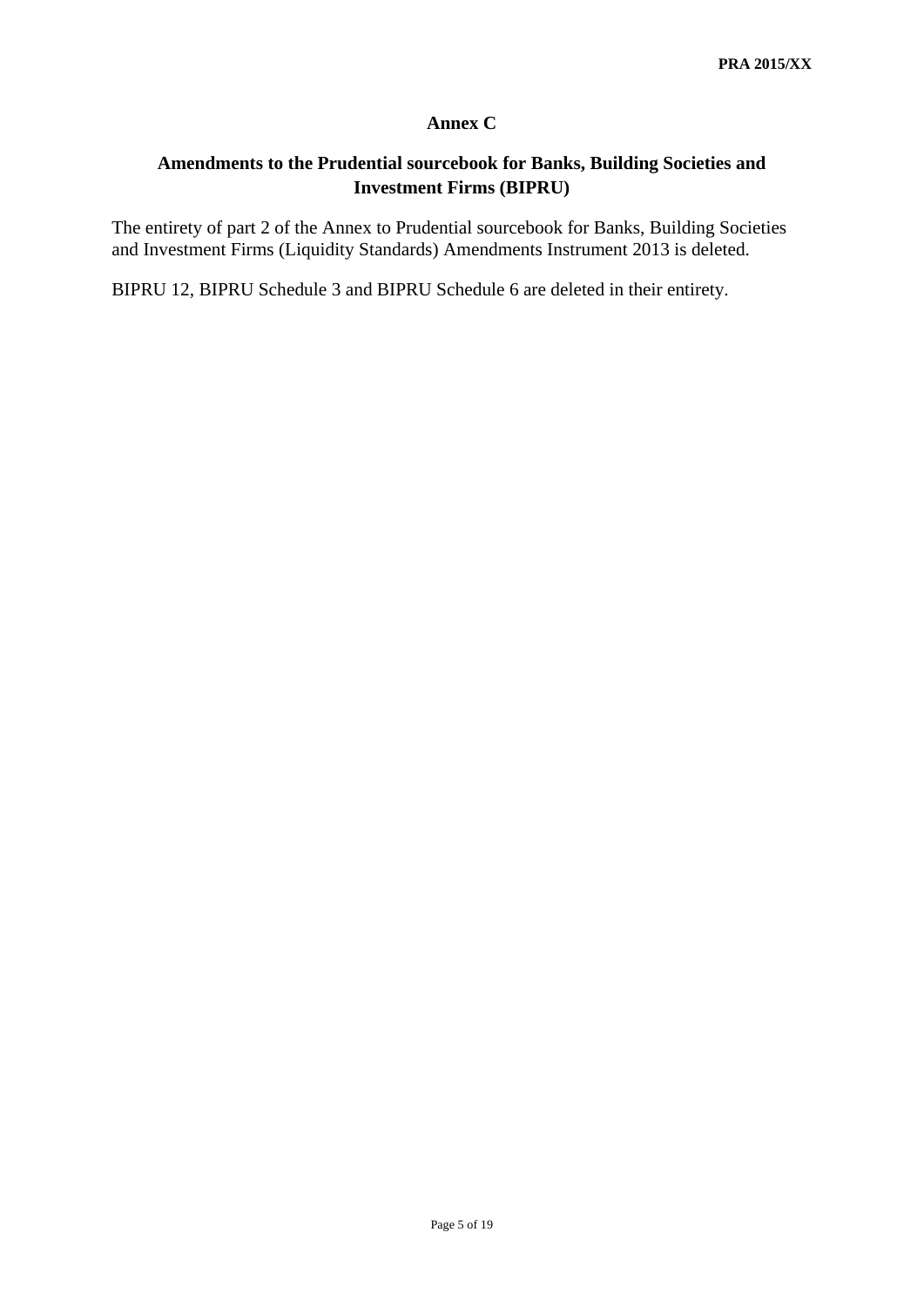### **Annex D**

#### **Amendments to the Supervisory manual (SUP)**

The entirety of part 5 of the Annex of the Capital Requirements Regulation (Reporting) Amendment Instrument 2013 is deleted.

In this Annex, underlining indicates new text and striking through indicates deleted text, unless otherwise stated.

### **16.12 Integrated Regulatory Reporting**

- ...
- 16.12.4A G *RAG* 1 includes an *incoming EEA firm* exercising a *BCD* right through a *UK* branch.[deleted]

#### **Group liquidity reporting**

16.12.4B G Reporting at group level for liquidity purposes by *firms* falling within *BIPRU* 12 (Liquidity) is by reference to *defined liquidity groups*. *Guidance* about the different types of *defined liquidity groups* and related material is set out in *SUP* 16 Annex 26 (Guidance on designated liquidity groups in *SUP* 16.12).[deleted]

#### **Regulated Activity Group 1**

SUP 16.12.5R is deleted in its entirety. This text is not shown.

### 16.12.5A R The applicable *data items* and forms or reports referred to in *SUP*  16.12.4R are set out according to *firm* type in the table below:

| Description of | Prudential category of <i>firm</i> , applicable <i>data items</i> and reporting format (Note 1) |                            |                 |                                                                                                                                                                                                                                                                                     |           |                 |                                                                |
|----------------|-------------------------------------------------------------------------------------------------|----------------------------|-----------------|-------------------------------------------------------------------------------------------------------------------------------------------------------------------------------------------------------------------------------------------------------------------------------------|-----------|-----------------|----------------------------------------------------------------|
| data item      | <b>UK</b> bank                                                                                  | <b>Building</b><br>society | Non-EEA<br>bank | EEA bank<br>that has<br><i>permission</i><br>to accept<br>deposits,<br>other than<br>one with<br>permission<br>for cross<br>border<br>services<br>only and<br>that has its<br>registered<br>office (or,<br>if it has no<br>registered<br>office, its<br>head office)<br>outside the | [deleted] | Credit<br>union | <b>Dormant</b><br><i>account fund</i><br>operator<br>(note 15) |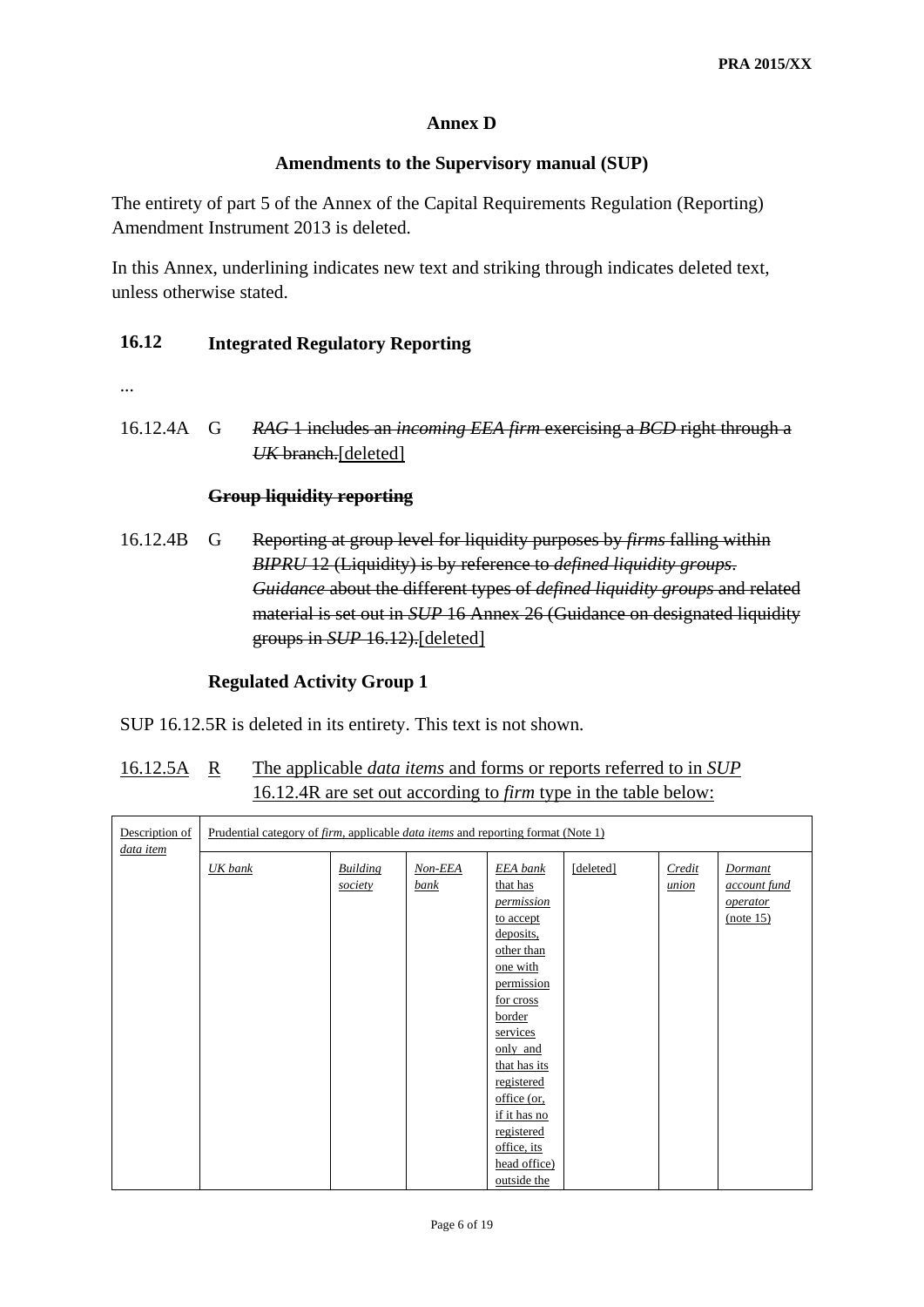|                                                                                                     |                            |                               |                                          | $\underline{EU}$ |        |                       |
|-----------------------------------------------------------------------------------------------------|----------------------------|-------------------------------|------------------------------------------|------------------|--------|-----------------------|
| <b>Annual report</b><br>and accounts                                                                | No standard format         |                               | No standard<br>format, but<br>in English |                  |        | No standard<br>format |
| <b>Annual report</b><br>and accounts<br>of the mixed-<br>activity<br>holding<br>company<br>(note 9) | No standard format         |                               |                                          |                  |        |                       |
| Solvency<br>statement<br>(note 10)                                                                  | No standard format         |                               |                                          |                  |        |                       |
| <b>Balance</b> sheet                                                                                | <b>FSA001</b> (note 2)     | <b>FSA001</b><br>(note 2)     |                                          |                  | CQ; CY |                       |
| Income<br>statement                                                                                 | $FSA002$ (note 2)          | <b>FSA002</b><br>(note 2)     | <b>FSA002</b>                            |                  | CQ; CY |                       |
| Capital<br>adequacy                                                                                 |                            |                               |                                          |                  | CQ; CY |                       |
|                                                                                                     | [deleted]                  | [deleted]                     |                                          |                  |        |                       |
| Market risk                                                                                         | <b>FSA005</b> (notes 2, 4) | <b>FSA005</b><br>(notes 2, 4) |                                          |                  |        |                       |
| Market risk -<br>supplementar<br>$\underline{\mathbf{y}}$                                           | <b>FSA006</b> (note 5)     |                               |                                          |                  |        |                       |
| Large<br>exposures                                                                                  |                            |                               |                                          |                  | CQ; CY |                       |
| <b>Exposures</b><br>between core<br>UK group and<br>non-core<br>large<br>exposures<br>group         | <b>FSA018</b> (note 12)    | <b>FSA018</b><br>(note 12)    |                                          |                  |        |                       |
| Liquidity<br>(other than<br>stock)                                                                  |                            | <b>FSA011</b>                 |                                          |                  | CQ; CY |                       |
| Forecast data                                                                                       | <b>FSA014</b> (note 11)    | <b>FSA014</b><br>(note 11)    |                                          |                  |        |                       |
| Solo<br>consolidation<br>data                                                                       | <b>FSA016</b> (note 7)     | <b>FSA016</b><br>(note 7)     |                                          |                  |        |                       |
| Interest rate<br>gap report                                                                         | <b>FSA017</b>              | <b>FSA017</b>                 |                                          |                  |        |                       |
| Sectoral                                                                                            | <b>FSA015</b>              | <b>FSA015</b>                 |                                          |                  |        |                       |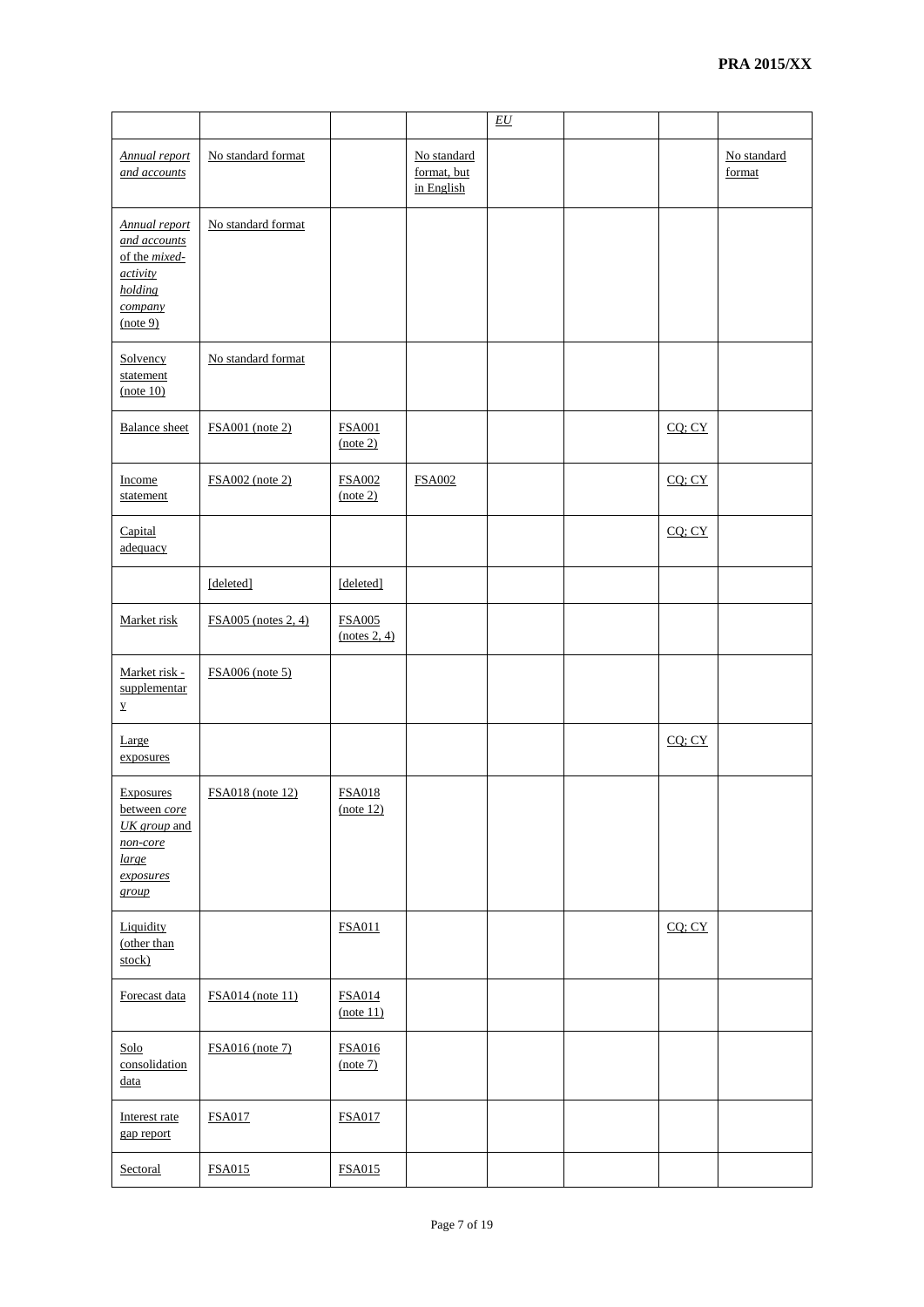| information,<br>including<br>arrears and<br>impairment | (Note 2)                            | (Note 2)                                     |                                                      |                                                     |  |  |
|--------------------------------------------------------|-------------------------------------|----------------------------------------------|------------------------------------------------------|-----------------------------------------------------|--|--|
| IRB portfolio<br>risk                                  | FSA045 (note 13)                    | <b>FSA045</b><br>(note 13)                   |                                                      |                                                     |  |  |
| Daily Flows                                            | FSA047 (Notes 16, 20)<br>and $22$ ) | <b>FSA047</b><br>(Notes $16$ ,<br>20 and 22) | <b>FSA047</b><br>(Notes $16$ ,<br>18, 20 and<br>22)  | <b>FSA047</b><br>(Notes $16$ ,<br>18, 20 and<br>22) |  |  |
| Enhanced<br>Mismatch<br>Report                         | FSA048 (Notes 16, 20)<br>and $22)$  | <b>FSA048</b><br>(Notes $16$ ,<br>20 and 22) | <b>FSA048</b><br>(Notes $16$ ,<br>18, 20 and<br>(22) | <b>FSA048</b><br>(Notes $16$ ,<br>18, 20 and<br>22) |  |  |
| Liquidity<br><b>Buffer</b><br>Qualifying<br>Securities | FSA050 (Notes 17, 21)<br>and $22)$  | <b>FSA050</b><br>(Notes 17,<br>21 and 22)    |                                                      |                                                     |  |  |
| <b>Funding</b><br>Concentration                        | FSA051 (Notes 17, 21)<br>and $22$ ) | <b>FSA051</b><br>(Notes 17,<br>21 and 22)    |                                                      |                                                     |  |  |
| Pricing data                                           | FSA052 (Notes 17, 22)<br>and $24$ ) | <b>FSA052</b><br>(Notes 17,<br>22 and 24)    |                                                      |                                                     |  |  |
| Retail and<br>corporate<br>funding                     | FSA053 (Notes 17, 21<br>and $22$ )  | <b>FSA053</b><br>(Notes 17,<br>21 and 22)    |                                                      |                                                     |  |  |

| Note 1  | When submitting the completed <i>data item</i> required, a <i>firm</i> must use the format of the <i>data item</i> set out in <i>SUP</i> 16<br>Annex 24R, except for credit union reports that are in SUP 16 Annex 14R. Guidance notes for completion of the data<br>items are contained in <i>SUP</i> 16 Annex 25G (or Annex 15G for credit unions). |
|---------|-------------------------------------------------------------------------------------------------------------------------------------------------------------------------------------------------------------------------------------------------------------------------------------------------------------------------------------------------------|
| Note 2  | Firms that are members of a UK consolidation group are also required to submit this data item on a UK consolidation<br>group basis. Firms' attention is drawn to SUP 16.3.25G regarding a single submission for all firms in the group.                                                                                                               |
| Note 3  | [deleted]                                                                                                                                                                                                                                                                                                                                             |
| Note 4  | For PRA-authorised persons lines 62 to 64 only are applicable. These lines apply to a firm that applies add-ons to their<br>market risk capital calculation under the RNIV framework. For further guidance on how to complete the form PRA-<br><i>authorised persons</i> may refer to <i>SUP</i> 16.12.25A R.                                         |
| Note 5  | Only applicable to <i>firms</i> with a VaR model permission.                                                                                                                                                                                                                                                                                          |
| Note 6  | [deleted]                                                                                                                                                                                                                                                                                                                                             |
| Note 7  | Only applicable to a <i>firm</i> that has a <i>solo consolidation waiver</i> .                                                                                                                                                                                                                                                                        |
| Note 8  | [deleted]                                                                                                                                                                                                                                                                                                                                             |
| Note 9  | [deleted]                                                                                                                                                                                                                                                                                                                                             |
| Note 10 | [deleted]                                                                                                                                                                                                                                                                                                                                             |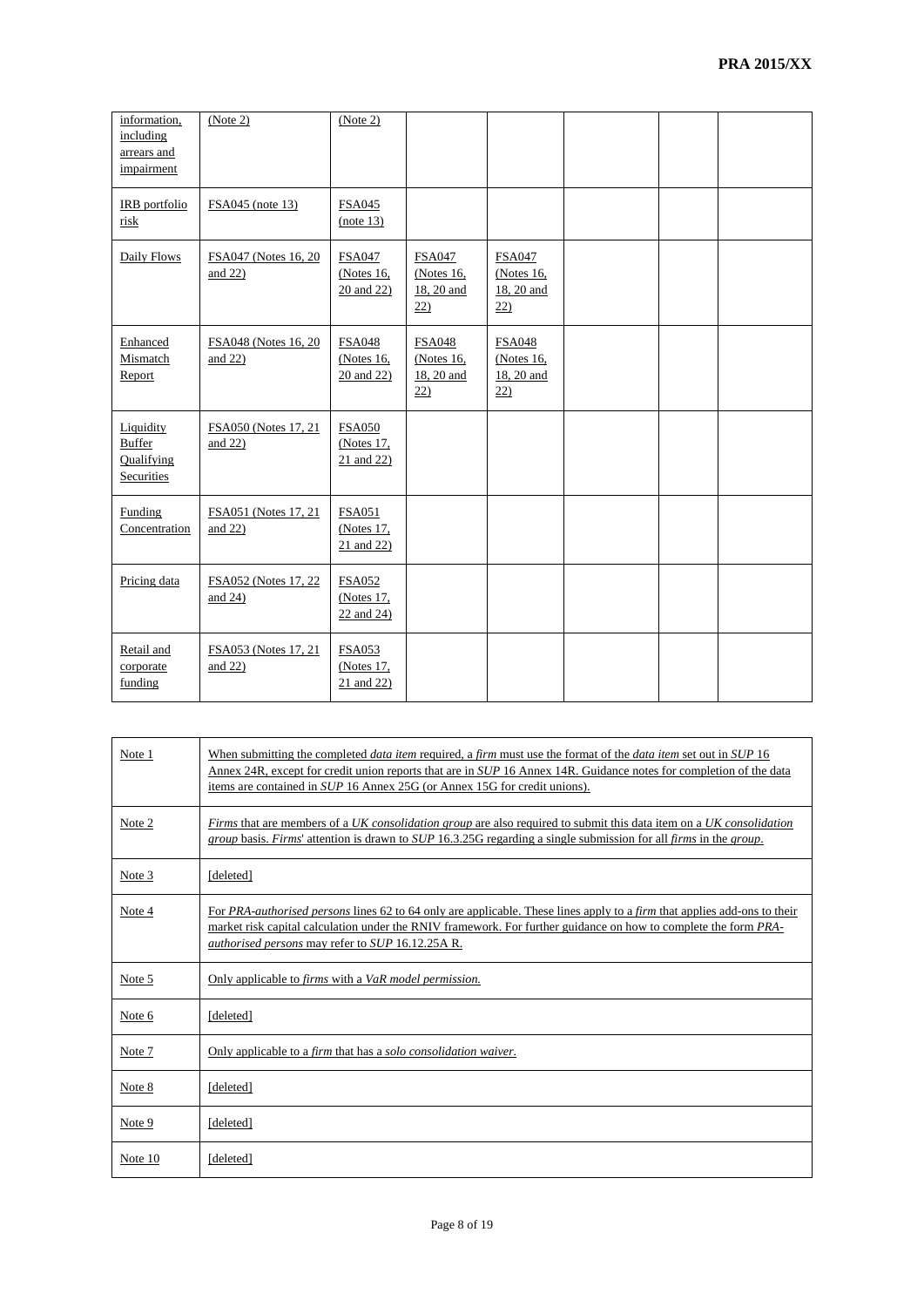| Note 11        | Members of a UK consolidation group should only submit this data item at the UK consolidation group level.                                                                                                                                                                                                                                                                                                                                                                                                                                                                                                                                                                                                                                                                                                                                                                                                                                                                                                                                                                                                                                                                                                                                                                                                                                                                                                                                                                                                                                                                                                                                                         |
|----------------|--------------------------------------------------------------------------------------------------------------------------------------------------------------------------------------------------------------------------------------------------------------------------------------------------------------------------------------------------------------------------------------------------------------------------------------------------------------------------------------------------------------------------------------------------------------------------------------------------------------------------------------------------------------------------------------------------------------------------------------------------------------------------------------------------------------------------------------------------------------------------------------------------------------------------------------------------------------------------------------------------------------------------------------------------------------------------------------------------------------------------------------------------------------------------------------------------------------------------------------------------------------------------------------------------------------------------------------------------------------------------------------------------------------------------------------------------------------------------------------------------------------------------------------------------------------------------------------------------------------------------------------------------------------------|
| Note 12        | Only applicable to a firm that has both a core UK group and a non-core large exposures group.                                                                                                                                                                                                                                                                                                                                                                                                                                                                                                                                                                                                                                                                                                                                                                                                                                                                                                                                                                                                                                                                                                                                                                                                                                                                                                                                                                                                                                                                                                                                                                      |
| Note 13        | Only applicable to <i>firms</i> that have an <i>IRB permission</i> .                                                                                                                                                                                                                                                                                                                                                                                                                                                                                                                                                                                                                                                                                                                                                                                                                                                                                                                                                                                                                                                                                                                                                                                                                                                                                                                                                                                                                                                                                                                                                                                               |
| Note 14        | [deleted]                                                                                                                                                                                                                                                                                                                                                                                                                                                                                                                                                                                                                                                                                                                                                                                                                                                                                                                                                                                                                                                                                                                                                                                                                                                                                                                                                                                                                                                                                                                                                                                                                                                          |
| <u>Note 15</u> | Only applies to a <i>dormant account fund operator</i> that does not fall into any of the other prudential categories in this<br>table.                                                                                                                                                                                                                                                                                                                                                                                                                                                                                                                                                                                                                                                                                                                                                                                                                                                                                                                                                                                                                                                                                                                                                                                                                                                                                                                                                                                                                                                                                                                            |
| Note 16        | A <i>firm</i> must complete this item separately on each of the following bases that are applicable.<br>(1) It must complete it on a solo basis (including on the basis of the <i>firm's UK branch</i> ). Therefore even if it has a <i>solo</i><br>consolidation waiver it must complete the item on an unconsolidated basis by reference to the firm alone.<br>(2) If it is a group liquidity reporting firm in a DLG by default and is a UK lead regulated firm, it must complete the<br>item on the basis of that group.<br>(3) If it is a group liquidity reporting firm in a UK DLG by modification, it must complete the item on the basis of that<br>group and (1) does not apply.<br>(4) If it is a group liquidity reporting firm in a non-UK DLG by modification, it must complete the item on the basis of<br>that group.                                                                                                                                                                                                                                                                                                                                                                                                                                                                                                                                                                                                                                                                                                                                                                                                                              |
| Note 17        | A firm must complete this item separately on each of the following bases that are applicable.<br>(1) It must complete it on a solo basis (including on the basis of the firm's UK branch) unless it is a group liquidity<br>reporting firm in a UK DLG by modification. Therefore even if it has a solo consolidation waiver it must complete the<br>item on an unconsolidated basis by reference to the <i>firm</i> alone.<br>(2) If it is a group liquidity reporting firm in a UK DLG by modification, it must complete the item on the basis of that<br>group.                                                                                                                                                                                                                                                                                                                                                                                                                                                                                                                                                                                                                                                                                                                                                                                                                                                                                                                                                                                                                                                                                                 |
| Note 18        | (1) If the firm has a whole-firm liquidity modification, it must complete this item on the basis of the whole firm (or at<br>any other reporting level the whole-firm liquidity modification may have required) and not just its UK branch.<br>(2) If the <i>firm</i> does not have a <i>whole-firm liquidity modification</i> there is no obligation to report this item.                                                                                                                                                                                                                                                                                                                                                                                                                                                                                                                                                                                                                                                                                                                                                                                                                                                                                                                                                                                                                                                                                                                                                                                                                                                                                         |
| Note 19        | [deleted]                                                                                                                                                                                                                                                                                                                                                                                                                                                                                                                                                                                                                                                                                                                                                                                                                                                                                                                                                                                                                                                                                                                                                                                                                                                                                                                                                                                                                                                                                                                                                                                                                                                          |
| Note 20        | (1) This item must be reported in the reporting currency.<br>(2) If any <i>data element</i> is in a currency or currencies other than the reporting currency, all currencies (including the<br>reporting currency) must be combined into a figure in the reporting currency.<br>(3) In addition, all <i>material currencies</i> (which may include the reporting currency) must each be recorded separately<br>(translated into the reporting currency). However if:<br>(a) the reporting frequency is (whether under a <i>rule</i> or under a <i>waiver</i> ) quarterly or less than quarterly; or<br>(b) the only <i>material currency</i> is the reporting currency;<br>$(3)$ does not apply.<br>(4) If there are more than three <i>material currencies</i> for this <i>data item</i> , (3) only applies to the three largest in amount. A<br><i>firm</i> must identify the largest in amount in accordance with the following procedure.<br>(a) For each currency, take the largest of the asset or liability figure as referred to in the definition of <i>material currency</i> .<br>(b) Take the three largest figures from the resulting list of amounts.<br>(5) The date as at which the calculations for the purposes of the definition of <i>material currency</i> are carried out is the<br>last day of the reporting period in question.<br>(6) The reporting currency for this <i>data item</i> is whichever of the following currencies the <i>firm</i> chooses, namely USD<br>(the United States Dollar), EUR (the euro), GBP (sterling), JPY (the Japanese Yen), CHF (the Swiss Franc), CAD (the<br>Canadian Dollar) or SEK (the Swedish Krona). |
| Note 21        | Note 20 applies, except that paragraphs (3), (4) and (5) do not apply, meaning that <i>material currencies</i> must not be<br>recorded separately.                                                                                                                                                                                                                                                                                                                                                                                                                                                                                                                                                                                                                                                                                                                                                                                                                                                                                                                                                                                                                                                                                                                                                                                                                                                                                                                                                                                                                                                                                                                 |
| Note 22        | Any changes to reporting requirements caused by a firm receiving an intra-group liquidity modification or a whole-firm<br><i>liquidity modification</i> (or a variation to one) do not take effect until the first day of the next reporting period applicable<br>under the changed reporting requirements for the <i>data item</i> in question if the <i>firm</i> receives that <i>intra-group liquidity</i><br>modification, whole-firm liquidity modification or variation part of the way through such a period. If the change is that<br>the firm does not have to report a particular <i>data item</i> or does not have to report it at a particular <i>reporting level</i> , the<br>firm must nevertheless report that item or at that reporting level for any reporting period that has already begun. This<br>paragraph is subject to anything that the <i>intra-group liquidity modification</i> or a <i>whole-firm liquidity modification</i> says                                                                                                                                                                                                                                                                                                                                                                                                                                                                                                                                                                                                                                                                                                      |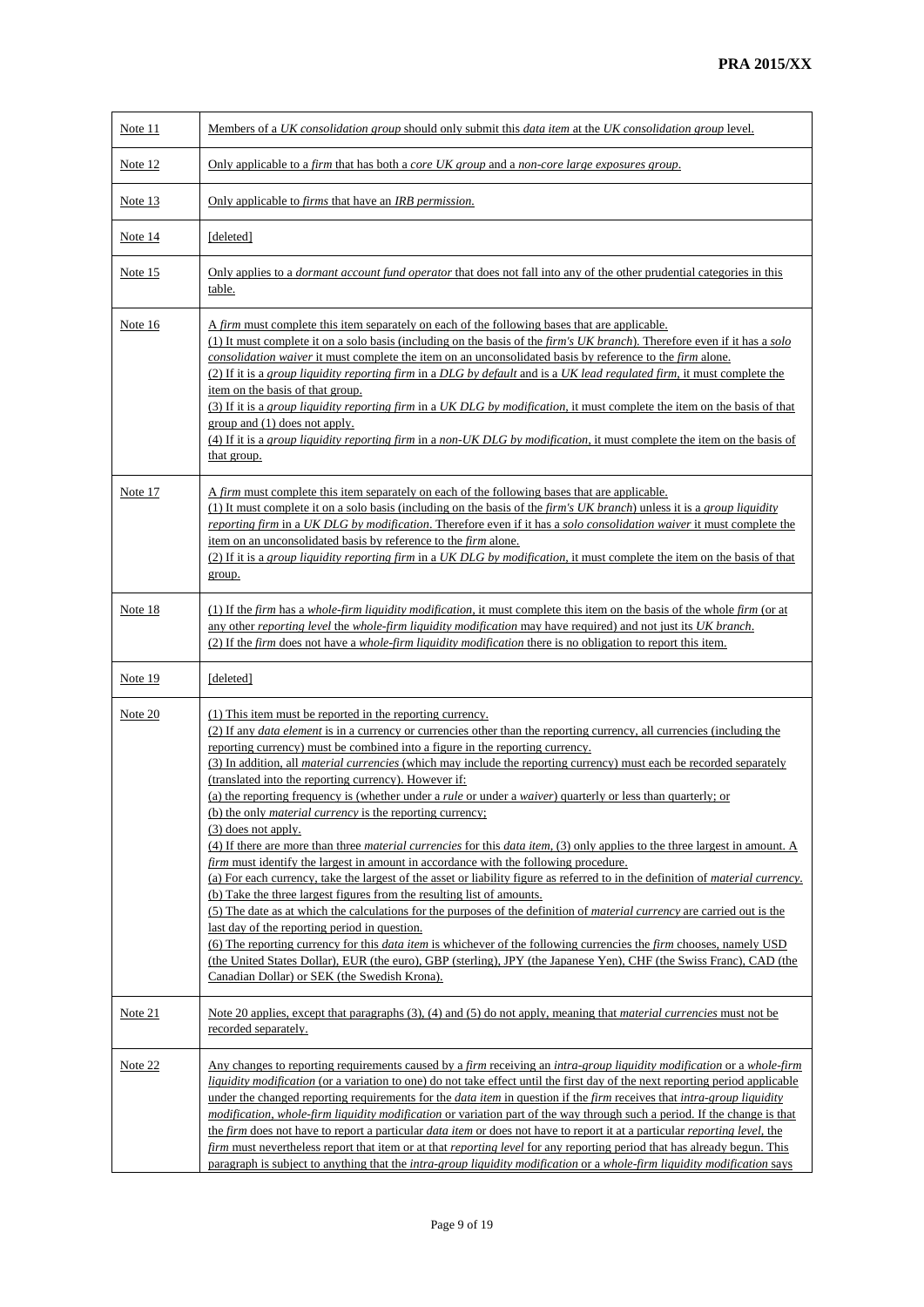|         | to the contrary.                                                                                                                                                                                                                                                                                                     |
|---------|----------------------------------------------------------------------------------------------------------------------------------------------------------------------------------------------------------------------------------------------------------------------------------------------------------------------|
| Note 23 | Only applicable to firms that hold <i>securitisation positions</i> in the <i>trading book</i> and/ or are the <i>originator</i> or <i>sponsor</i> of<br>securitisations held in the trading book.                                                                                                                    |
| Note 24 | This <i>data item</i> must be reported only in the currencies named in FSA052, so that liabilities in GBP are reported in GBP<br>in rows 1 to 4, those in USD are reported in USD in rows 5 to 8, and those in Euro are reported in Euro in rows 9 to 12.<br>Liabilities in other currencies are not to be reported. |

### 16.12.11B R The applicable *data items* referred to in *SUP* 16.12.4R for *UK designated investment firms* are set out below:

| $\cdots$  |                                                                                                                                                                                                                                                                                          |
|-----------|------------------------------------------------------------------------------------------------------------------------------------------------------------------------------------------------------------------------------------------------------------------------------------------|
| Note $10$ | A <i>firm</i> must complete this item separately on each of the following bases (if applicable).<br>$\cdots$<br>(3) If it is a group liquidity reporting firm in a UK DLG by modification, it must complete the item on the basis of<br>that group and $(1)$ does not apply.<br>$\cdots$ |
| .         |                                                                                                                                                                                                                                                                                          |

…

### **Regulated Activity Group 4**

### 16.12.15B R The applicable *data items* referred to in *SUP* 16.12.4R for *UK designated investment firms* are set out below:

| $\cdots$ |                                                                                                                                                                                                                                                                                          |
|----------|------------------------------------------------------------------------------------------------------------------------------------------------------------------------------------------------------------------------------------------------------------------------------------------|
| Note 7   | A <i>firm</i> must complete this item separately on each of the following bases (if applicable).<br>$\cdots$<br>(3) If it is a group liquidity reporting firm in a UK DLG by modification, it must complete the item on the basis of<br>that group and $(1)$ does not apply.<br>$\cdots$ |
| $\cdots$ |                                                                                                                                                                                                                                                                                          |

…

### **Regulated Activity Group 7**

### 16.12.22C R The applicable *data items* referred to in *SUP* 16.12.4R for *UK designated investment firms* are set out in the table below:

| $\cdots$ |                                                                                                                                                                                                                                                                          |
|----------|--------------------------------------------------------------------------------------------------------------------------------------------------------------------------------------------------------------------------------------------------------------------------|
| Note 6   | A <i>firm</i> must complete this item separately on each of the following bases (if applicable).<br>.<br>(3) If it is a group liquidity reporting firm in a UK DLG by modification, it must complete the item on the basis of<br>that group and (1) does not apply.<br>. |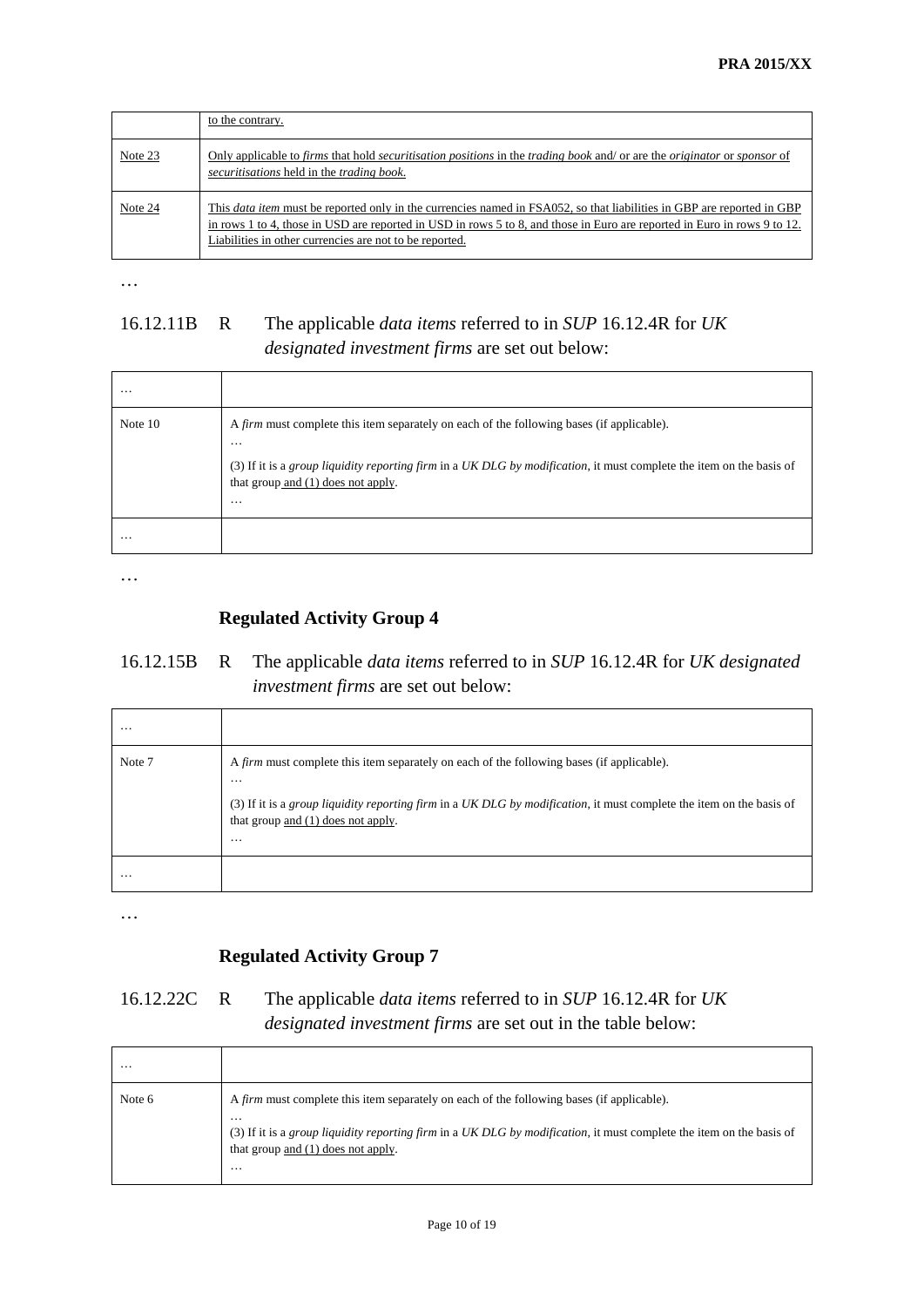| . |  |  |  |  |  |  |
|---|--|--|--|--|--|--|
|---|--|--|--|--|--|--|

### **Regulated Activity Group 8**

### 16.12.25C R The applicable *data items* referred to in *SUP* 16.12.4R are set out in the table below:

| .        |                                                                                                                                                                                                                                                                                        |
|----------|----------------------------------------------------------------------------------------------------------------------------------------------------------------------------------------------------------------------------------------------------------------------------------------|
| Note 9   | A <i>firm</i> must complete this item separately on each of the following bases (if applicable).<br>$\cdots$<br>(3) If it is a group liquidity reporting firm in a UK DLG by modification, it must complete the item on the basis of<br>that group and (1) does not apply.<br>$\cdots$ |
| $\cdots$ |                                                                                                                                                                                                                                                                                        |

…

#### **16 Annex 26 Guidance on designated liquidity groups in SUP 16.12**

The entirety of SUP 16 Annex 26 (Guidance on designated liquidity groups in SUP 16.12) is deleted. The deleted text is not shown.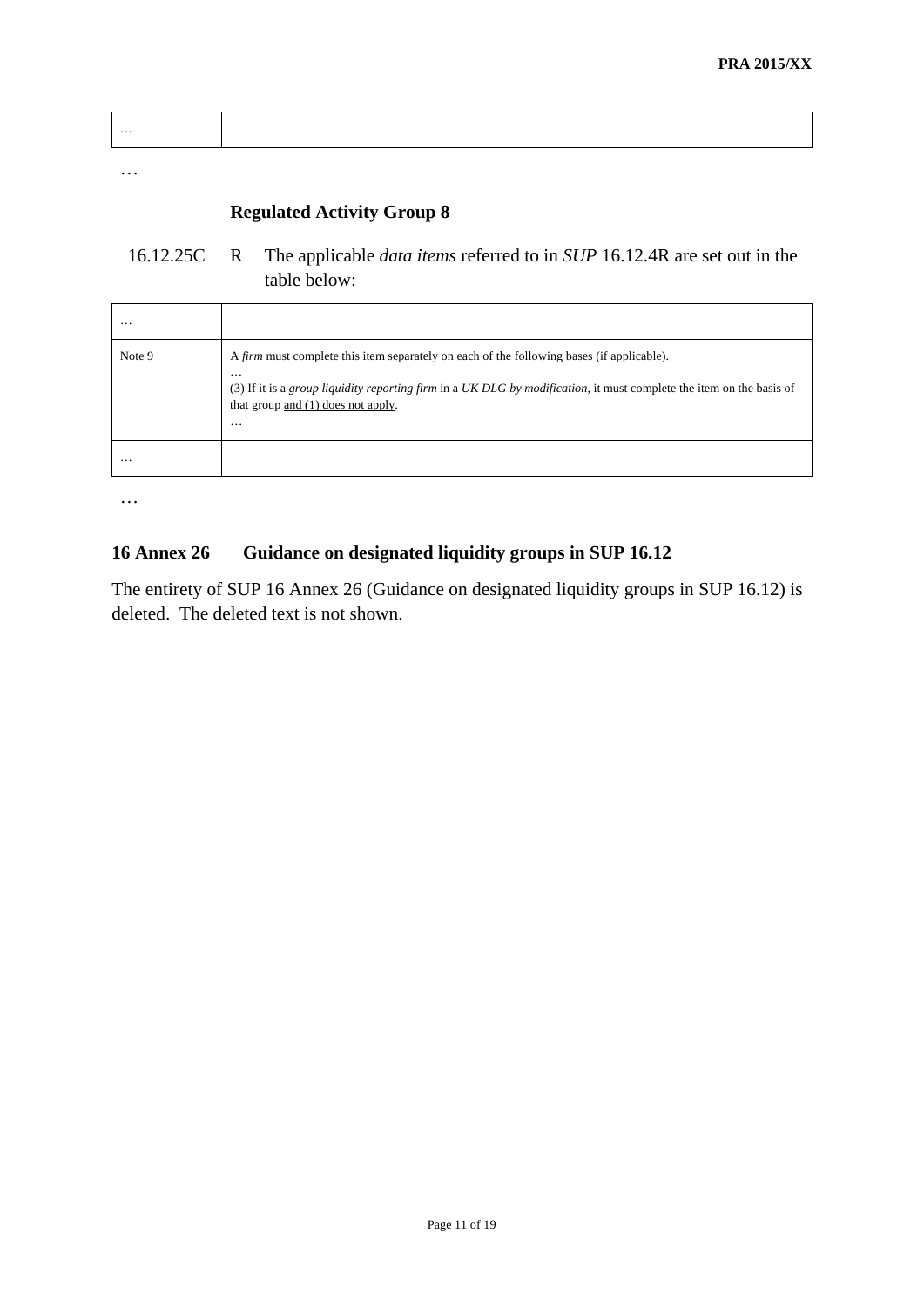#### **Annex E**

#### **Amendments to the Supervisory manual (SUP)**

In this Annex, underlining indicates new text and striking through indicates deleted text, unless otherwise stated.

### **16.12 Integrated Regulatory Reporting**

...

Ē.

#### **Regulated Activity Group 1**

### 16.12.5A R The applicable *data items* and forms or reports referred to in *SUP*  16.12.4R are set out according to *firm* type in the table below:

| Description of<br>data item                                                                  |                    | Prudential category of <i>firm</i> , applicable <i>data items</i> and reporting format (Note 1) |                                          |                                                                                                                                                                                                                                                                                    |           |                 |                                                  |  |
|----------------------------------------------------------------------------------------------|--------------------|-------------------------------------------------------------------------------------------------|------------------------------------------|------------------------------------------------------------------------------------------------------------------------------------------------------------------------------------------------------------------------------------------------------------------------------------|-----------|-----------------|--------------------------------------------------|--|
|                                                                                              | UK bank            | <b>Building</b><br>society                                                                      | $Non-EEA$<br>bank                        | EEA bank<br>that has<br>permission<br>to accept<br>deposits,<br>other than<br>one with<br>permission<br>for cross<br>border<br>services<br>only and<br>that has its<br>registered<br>office (or,<br>if it has no<br>registered<br>office, its<br>head office)<br>outside the<br>EU | [deleted] | Credit<br>union | Dormant<br>account fund<br>operator<br>(note 15) |  |
| Annual report<br>and accounts                                                                | No standard format |                                                                                                 | No standard<br>format, but<br>in English |                                                                                                                                                                                                                                                                                    |           |                 | No standard<br>format                            |  |
| Annual report<br>and accounts<br>of the mixed-<br>activity<br>holding<br>company<br>(note 9) | No standard format |                                                                                                 |                                          |                                                                                                                                                                                                                                                                                    |           |                 |                                                  |  |
| Solvency<br>statement<br>(note 10)                                                           | No standard format |                                                                                                 |                                          |                                                                                                                                                                                                                                                                                    |           |                 |                                                  |  |
| <b>Balance</b> sheet                                                                         | FSA001 (note 2)    | <b>FSA001</b><br>(note 2)                                                                       |                                          |                                                                                                                                                                                                                                                                                    |           | CQ; CY          |                                                  |  |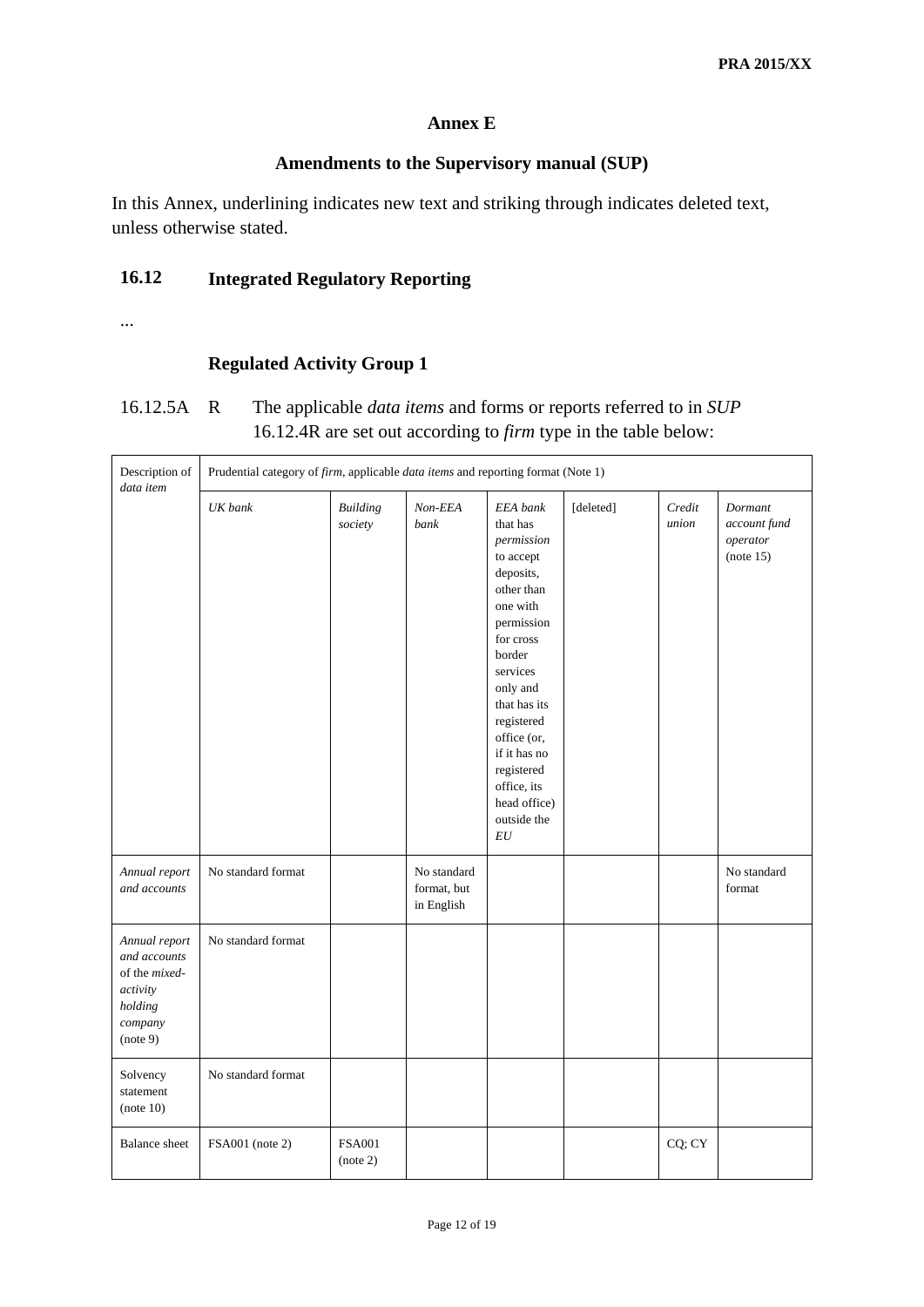| Income<br>statement                                                                    | FSA002 (note 2)                    | <b>FSA002</b><br>(note 2)                      | <b>FSA002</b>                                    |                                                  | CQ; CY |  |
|----------------------------------------------------------------------------------------|------------------------------------|------------------------------------------------|--------------------------------------------------|--------------------------------------------------|--------|--|
| Capital<br>adequacy                                                                    |                                    |                                                |                                                  |                                                  | CQ; CY |  |
|                                                                                        | [deleted]                          | [deleted]                                      |                                                  |                                                  |        |  |
| Market risk                                                                            | FSA005 (notes 2, 4)                | <b>FSA005</b><br>(notes 2, 4)                  |                                                  |                                                  |        |  |
| Market risk -<br>supplementar<br>y                                                     | FSA006 (note 5)                    |                                                |                                                  |                                                  |        |  |
| Large<br>exposures                                                                     |                                    |                                                |                                                  |                                                  | CQ; CY |  |
| Exposures<br>between core<br>UK group and<br>$non-core$<br>large<br>exposures<br>group | FSA018 (note 12)                   | <b>FSA018</b><br>(note 12)                     |                                                  |                                                  |        |  |
| Liquidity<br>(other than<br>stock)                                                     |                                    | <b>FSA011</b>                                  |                                                  |                                                  | CQ; CY |  |
| Forecast data                                                                          | FSA014 (note 11)                   | <b>FSA014</b><br>(note 11)                     |                                                  |                                                  |        |  |
| Solo<br>consolidation<br>data                                                          | FSA016 (note 7)                    | <b>FSA016</b><br>(note 7)                      |                                                  |                                                  |        |  |
| Interest rate<br>gap report                                                            | <b>FSA017</b>                      | <b>FSA017</b>                                  |                                                  |                                                  |        |  |
| Sectoral<br>information,<br>including<br>arrears and<br>impairment                     | <b>FSA015</b><br>(Note 2)          | <b>FSA015</b><br>(Note 2)                      |                                                  |                                                  |        |  |
| IRB portfolio<br>risk                                                                  | FSA045 (note 13)                   | <b>FSA045</b><br>(note 13)                     |                                                  |                                                  |        |  |
| Daily Flows                                                                            | FSA047 (Notes 16, 20<br>and $22)$  | <b>FSA047</b><br>(Notes 16,<br>20 and 22)      | <b>FSA047</b><br>(Notes 16,<br>18, 20 and<br>22) | <b>FSA047</b><br>(Notes 16,<br>18, 20 and<br>22) |        |  |
| Enhanced<br>Mismatch<br>Report                                                         | FSA048 (Notes 16, 20<br>and $22$ ) | <b>FSA048</b><br>(Notes 16,<br>20 and 22)      | <b>FSA048</b><br>(Notes 16,<br>18, 20 and<br>22) | <b>FSA048</b><br>(Notes 16,<br>18, 20 and<br>22) |        |  |
| Liquidity<br><b>Buffer</b><br>Qualifying                                               | FSA050 (Notes 17, 21<br>and $22$ ) | <b>FSA050</b><br>(Notes 17,<br>$21$ and $22$ ) |                                                  |                                                  |        |  |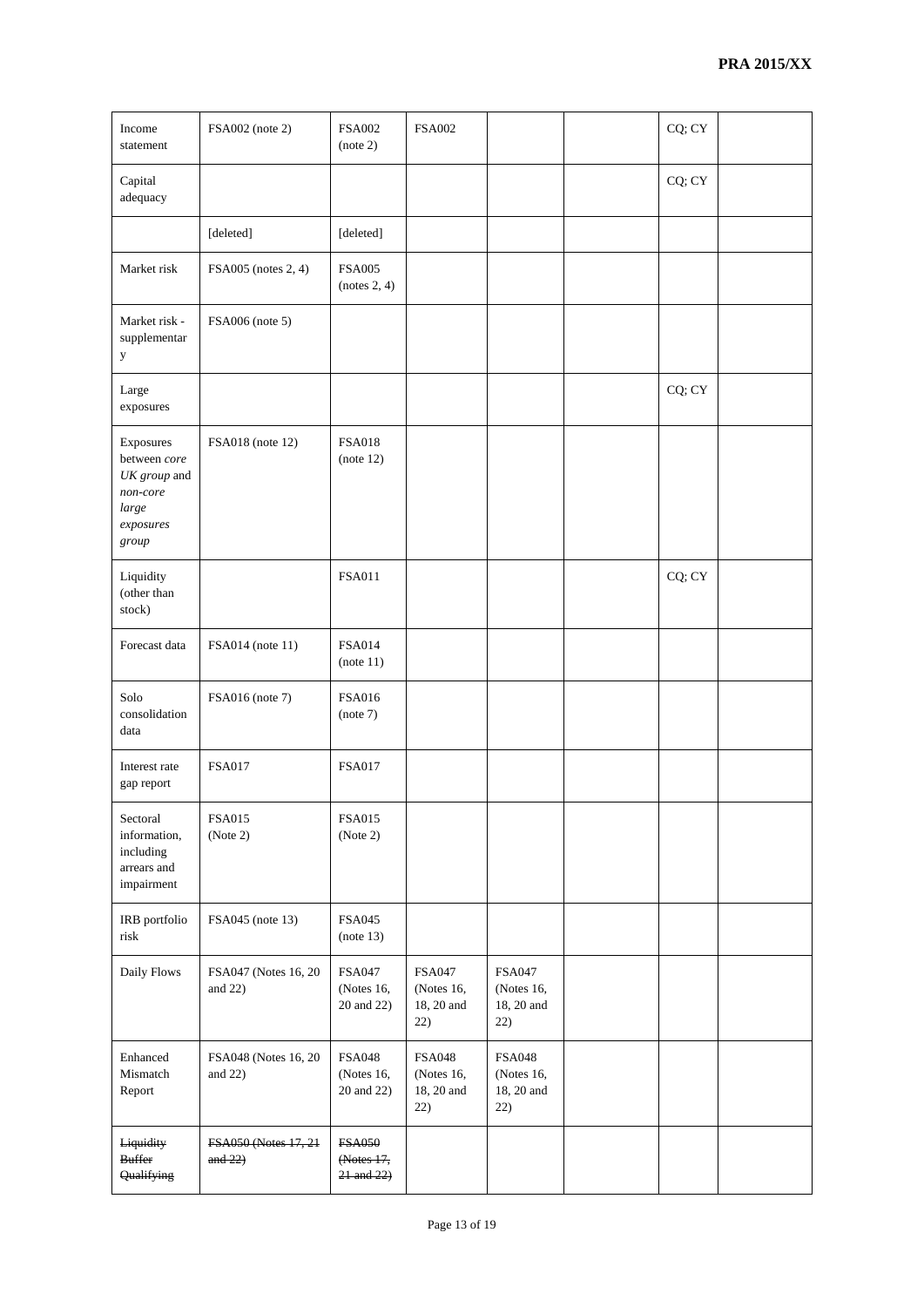| <b>Securities</b>                  |                                    |                                                |  |  |  |
|------------------------------------|------------------------------------|------------------------------------------------|--|--|--|
| <b>Funding</b><br>Concentration    | FSA051 (Notes 17, 21<br>and $22$ ) | <b>FSA051</b><br>(Notes 17,<br>$21$ and $22$ ) |  |  |  |
| Pricing data                       | FSA052 (Notes 17, 22<br>and $24$ ) | <b>FSA052</b><br>(Notes 17,<br>$22$ and $24$ ) |  |  |  |
| Retail and<br>corporate<br>funding | FSA053 (Notes 17, 21<br>and $22$ ) | <b>FSA053</b><br>(Notes 17,<br>$21$ and $22$ ) |  |  |  |

| Note 17 | A firm must complete this item separately on each of the following bases that are applicable.<br>(1) It must complete it on a solo basis (including on the basis of the firm's UK branch) unless it is a group liquidity<br>reporting firm in a UK DLG by modification. Therefore even if it has a solo consolidation waiver it must complete the<br>item on an unconsolidated basis by reference to the <i>firm</i> alone.<br>(2) If it is a group liquidity reporting firm in a UK DLG by modification, it must complete the item on the basis of that<br>group. [deleted] |
|---------|------------------------------------------------------------------------------------------------------------------------------------------------------------------------------------------------------------------------------------------------------------------------------------------------------------------------------------------------------------------------------------------------------------------------------------------------------------------------------------------------------------------------------------------------------------------------------|
|         |                                                                                                                                                                                                                                                                                                                                                                                                                                                                                                                                                                              |
| Note 21 | Note 20 applies, except that paragraphs (3), (4) and (5) do not apply, meaning that material currencies must n<br>recorded separately.[deleted]                                                                                                                                                                                                                                                                                                                                                                                                                              |
|         |                                                                                                                                                                                                                                                                                                                                                                                                                                                                                                                                                                              |
| Note 24 | This data item must be reported only in the currencies named in FSA052, so that liabilities in GBP are reported in GBP<br>in rows 1 to 4, those in USD are reported in USD in rows 5 to 8, and those in Euro are reported in Euro in rows 9 to 12.<br>Liabilities in other currencies are not to be reported. [deleted]                                                                                                                                                                                                                                                      |
|         |                                                                                                                                                                                                                                                                                                                                                                                                                                                                                                                                                                              |

# 16.12.11B R The applicable *data items* referred to in *SUP* 16.12.4R for *UK designated investment firms* are set out below:

| Description of <i>data item</i>               | Applicable <i>data items</i> (Note 1)   |
|-----------------------------------------------|-----------------------------------------|
| $\cdots$                                      |                                         |
| Daily flows                                   | FSA047 (Notes 10, 13, and 15 and 16)    |
| <b>Enhanced Mismatch Report</b>               | FSA048 (Notes 10, 13, and 15 and 16)    |
| <b>Liquidity Buffer Qualifying Securities</b> | <b>FSA050 (Notes 11, 14, 15 and 16)</b> |
| <b>Funding Concentration</b>                  | FSA051 (Notes 11, 14, 15 and 16)        |
| Pricing data                                  | FSA052 (Notes 11, 15, 16 and 17)        |
| Retail and corporate funding                  | FSA053 (Notes 11, 14, 15 and 16)        |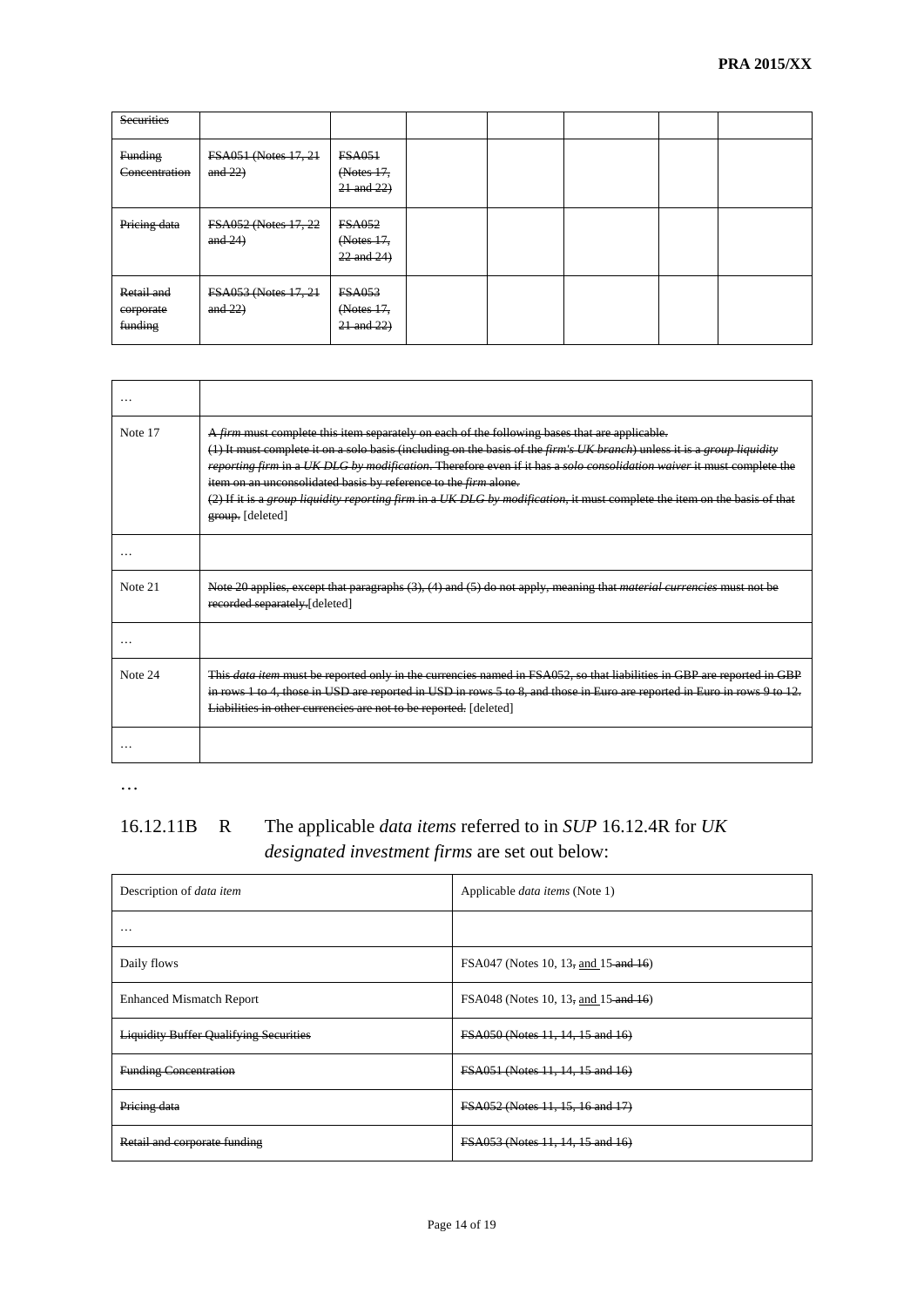| <b>Currency Analysis</b>                  | FSA054 (Notes 11, 14, 15 and 16) |
|-------------------------------------------|----------------------------------|
| <b>Systems and Controls Questionnaire</b> | <b>FSA055 (Notes 12 and 16)</b>  |

| $\cdots$ |                                                                                                                                                                                                                                                                                                                                                                                                                                                                                                                                               |
|----------|-----------------------------------------------------------------------------------------------------------------------------------------------------------------------------------------------------------------------------------------------------------------------------------------------------------------------------------------------------------------------------------------------------------------------------------------------------------------------------------------------------------------------------------------------|
| Note 11  | A firm must complete this item separately on each of the following bases that are applicable.<br>(1) It must complete it on a solo basis unless it is a group liquidity reporting firm in a UK DLG by modification.<br>Therefore even if it has an <i>individual consolidation permission</i> it must complete the item on an unconsolidated<br>basis by reference to the <i>firm</i> alone.<br>(2) If it is a group liquidity reporting firm in a UK DLG by modification, it must complete the item on the basis of<br>that group. [deleted] |
| Note 12  | If it is a non-ILAS BIPRU firm, it must complete it on a solo basis. Therefore even if it has an individual<br>eonsolidation permission it must complete the item on an unconsolidated basis by reference to the firm alone.<br>[deleted]                                                                                                                                                                                                                                                                                                     |
|          |                                                                                                                                                                                                                                                                                                                                                                                                                                                                                                                                               |
| Note 14  | Note 13 applies, except that paragraphs (3), (4) and (5) do not apply, meaning that material currencies must not be<br>recorded separately. [deleted]                                                                                                                                                                                                                                                                                                                                                                                         |
| Note 16  | FSA047, FSA048, FSA050, FSA051, FSA052, FSA053 and FSA054 must be completed by an ILAS BIPRU firm.<br>An ILAS BIPRU firm does not need to complete FSA055. A non ILAS BIPRU firm must complete FSA055 and<br>does not need to complete FSA047, FSA048, FSA050, FSA051, FSA052, FSA053 and FSA054, [deleted]                                                                                                                                                                                                                                   |
| Note 17  | This data item must be reported only in the currencies named in FSA052, so that liabilities in GBP are reported in<br>GBP in rows 1 to 4, those in USD are reported in USD in rows 5 to 8, and those in Euro are reported in Euro in<br>rows 9 to 12. Liabilities in other currencies are not to be reported. [deleted]                                                                                                                                                                                                                       |
|          |                                                                                                                                                                                                                                                                                                                                                                                                                                                                                                                                               |

# **Regulated Activity Group 4**

# 16.12.15B R The applicable *data items* referred to in *SUP* 16.12.4R for *UK designated investment firms* are set out below:

| Description of <i>data item</i>               | Applicable data items (Note 1)     |
|-----------------------------------------------|------------------------------------|
| $\cdots$                                      |                                    |
| Daily Flows                                   | FSA047 (Notes 7,10, and 12 and 13) |
| <b>Enhanced Mismatch Report</b>               | FSA048 (Notes 7,10, and 12 and 13) |
| <b>Liquidity Buffer Qualifying Securities</b> | FSA050 (Notes 8, 11, 12 and 13)    |
| <b>Funding Concentration</b>                  | FSA051 (Notes 8, 11, 12 and 13)    |
| Pricing data                                  | FSA052 (Notes 8, 12, 13 and 14)    |
| Retail and corporate funding                  | FSA053 (Notes 8, 11, 12 and 13)    |
| <b>Currency Analysis</b>                      | FSA054 (Notes 8, 11, 12 and 13)    |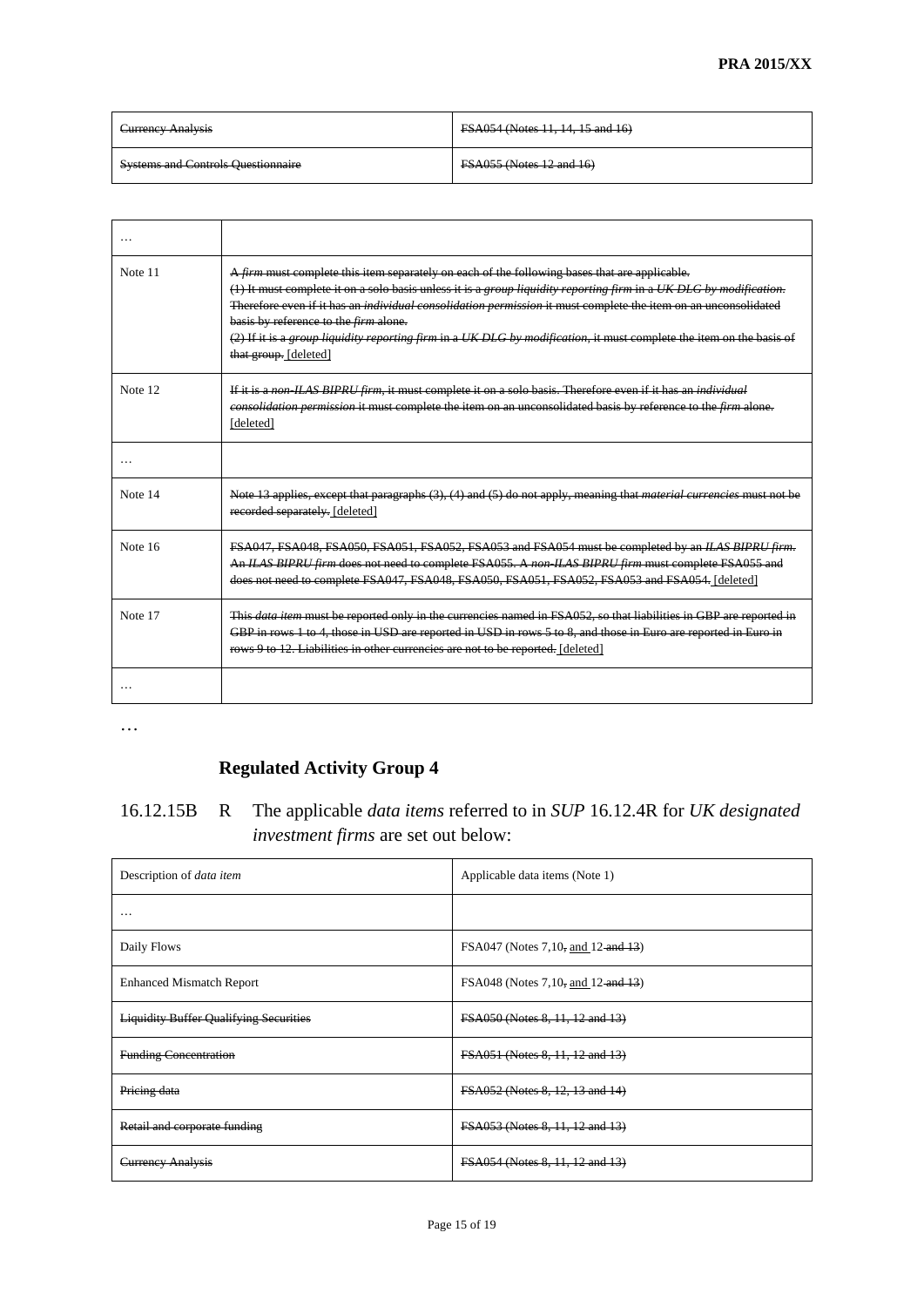| Pricing data                             | <b>FSA052 (Notes 8, 12, 13 and 14)</b> |
|------------------------------------------|----------------------------------------|
| <b>Systems and Control Questionnaire</b> | <b>FSA055 (Notes 9 and 13)</b>         |

| $\cdots$ |                                                                                                                                                                                                                                                                                                                         |
|----------|-------------------------------------------------------------------------------------------------------------------------------------------------------------------------------------------------------------------------------------------------------------------------------------------------------------------------|
| Note 8   | A firm must complete this item separately on each of the following bases that are applicable.                                                                                                                                                                                                                           |
|          | $(1)$ It must complete it on a solo basis unless it is a group liquidity reporting firm in a UK DLG by modification.<br>Therefore even if it has an <i>individual consolidation permission</i> it must complete the item on an unconsolidated<br>basis by reference to the <i>firm</i> alone.                           |
|          | (2) If it is a group liquidity reporting firm in a UK DLG by modification, it must complete the item on the basis of<br>that group. [deleted]                                                                                                                                                                           |
| Note 9   | If it is a non-ILAS BIPRU firm, it must complete it on a solo basis. Therefore even if it has an individual<br>consolidation permission it must complete the item on an unconsolidated basis by reference to the firm<br>alone.[deleted]                                                                                |
|          |                                                                                                                                                                                                                                                                                                                         |
| Note 11  | Note 10 applies, except that paragraphs (3), (4), and (5) do not apply, meaning that <i>material currencies</i> must not<br>be recorded separately. [deleted]                                                                                                                                                           |
| $\cdots$ |                                                                                                                                                                                                                                                                                                                         |
| Note 13  | FSA047, FSA048, FSA050, FSA051, FSA052, FSA053 and FSA054 must be completed by an ILAS BIPRU firm.<br>An ILAS BIPRU firm does not need to complete FSA055. A non-ILAS BIPRU firm must complete FSA055 and<br>does not need to complete FSA047, FSA048, FSA050, FSA051, FSA052, FSA053 and FSA054 [deleted]              |
| Note 14  | This data item must be reported only in the currencies named in FSA052, so that liabilities in GBP are reported in<br>GBP in rows 1 to 4, those in USD are reported in USD in rows 5 to 8, and those in Euro are reported in Euro in<br>rows 9 to 12. Liabilities in other currencies are not to be reported. [deleted] |
|          |                                                                                                                                                                                                                                                                                                                         |

# **Regulated Activity Group 7**

# 16.12.22C R The applicable *data items* referred to in *SUP* 16.12.4R for *UK designated investment firms* are set out in the table below:

| Description of <i>data item</i>               | Applicable <i>data item</i> (Note 1)   |
|-----------------------------------------------|----------------------------------------|
| $\cdots$                                      |                                        |
| Daily Flows                                   | FSA047 (Notes 6, 9, and 11 and 12)     |
| <b>Enhanced Mismatch Report</b>               | FSA048 (Notes 6, 9, and 11 and 12)     |
| <b>Liquidity Buffer Qualifying Securities</b> | <b>FSA050 (Notes 7, 10, 11 and 12)</b> |
| <b>Funding Concentration</b>                  | FSA051 (Notes 7, 10, 11 and 12)        |
| Pricing Data                                  | FSA052 (Note 7, 10, 12 and 13)         |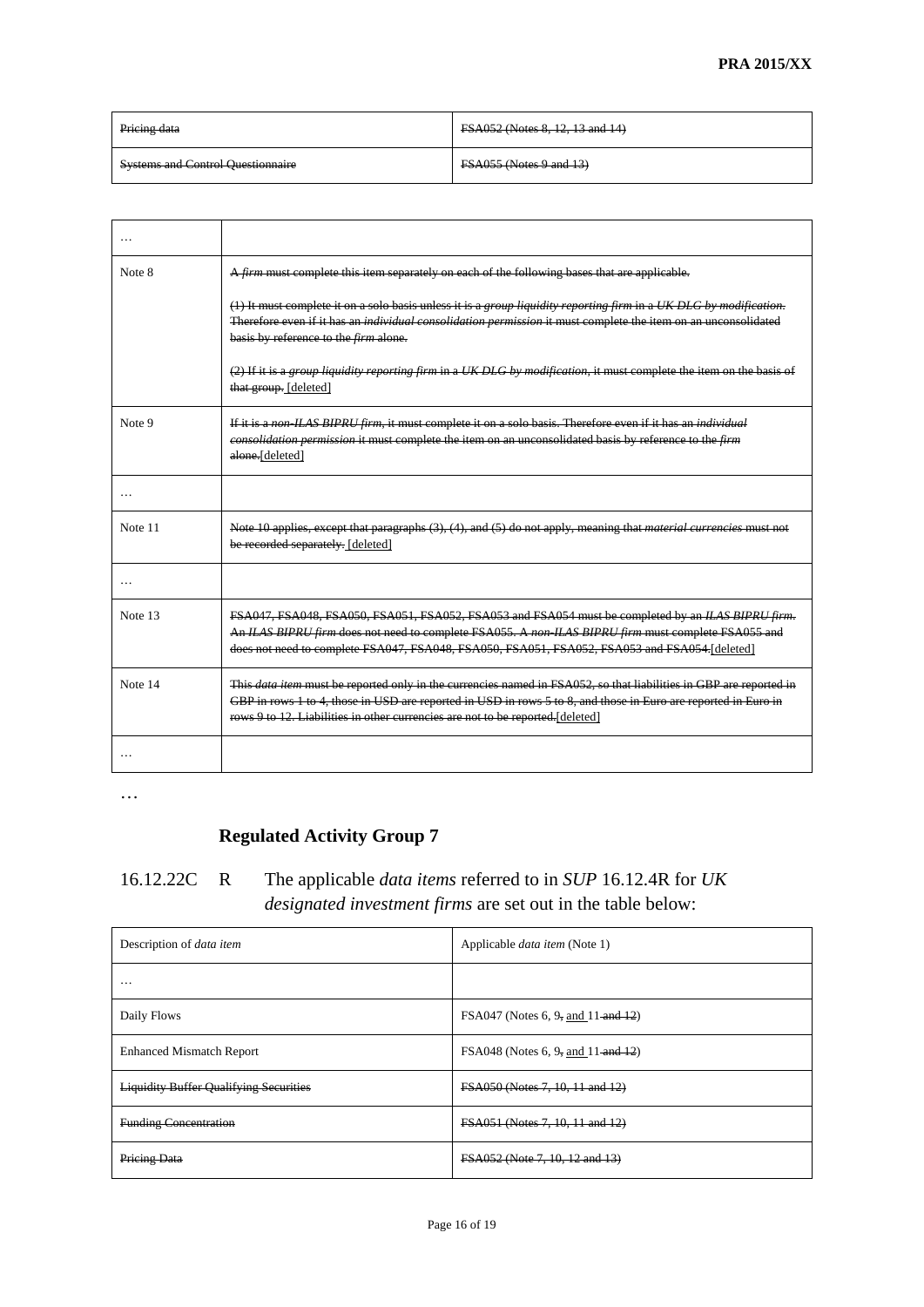| Retail and corporate funding              | FSA053 (Notes 7, 10, 11 and 12) |
|-------------------------------------------|---------------------------------|
| <b>Currency Analysis</b>                  | FSA054 (Notes 7, 10, 11 and 12) |
| <b>Systems and Controls Questionnaire</b> | <b>FSA055 (Notes 8 and 12)</b>  |

| $\cdots$ |                                                                                                                                                                                                                                                                                                                         |
|----------|-------------------------------------------------------------------------------------------------------------------------------------------------------------------------------------------------------------------------------------------------------------------------------------------------------------------------|
| Note 7   | A firm must complete this item separately on each of the following bases that are applicable.                                                                                                                                                                                                                           |
|          | (1) It must complete it on a solo basis unless it is a group liquidity reporting firm in a UK DLG by modification.<br>Therefore even if it has an <i>individual consolidation permission</i> it must complete the item on an unconsolidated<br>basis by reference to the firm alone.                                    |
|          | (2) If it is a group liquidity reporting firm in a UK DLG by modification, it must complete the item on the basis of<br>that group.[deleted]                                                                                                                                                                            |
| Note 8   | If it is a non-ILAS BIPRU firm, it must complete it on a solo basis. Therefore even if it has an individual<br>consolidation permission it must complete the item on an unconsolidated basis by reference to the firm<br>alone.[deleted]                                                                                |
| .        |                                                                                                                                                                                                                                                                                                                         |
| Note 10  | Note 9 applies, except that paragraphs (3), (4) and (5) do not apply, meaning that material currencies must not be<br>recorded separately. [deleted]                                                                                                                                                                    |
| $\cdots$ |                                                                                                                                                                                                                                                                                                                         |
| Note 12  | FSA047, FSA048, FSA050, FSA051, FSA052, FSA053 and FSA054 must be completed by an ILAS BIPRU firm.<br>An ILAS BIPRU firm does not need to complete FSA055. A non ILAS BIPRU firm must complete FSA055 and<br>does not need to complete FSA047, FSA048, FSA050, FSA051, FSA052, FSA053 and FSA054 [deleted]              |
| Note 13  | This data item must be reported only in the currencies named in FSA052, so that liabilities in GBP are reported in<br>GBP in rows 1 to 4, those in USD are reported in USD in rows 5 to 8, and those in Euro are reported in Euro in<br>rows 9 to 12. Liabilities in other currencies are not to be reported. [deleted] |
|          |                                                                                                                                                                                                                                                                                                                         |

# **Regulated Activity Group 8**

### 16.12.25C R The applicable *data items* referred to in *SUP* 16.12.4R are set out in the table below:

| Description of <i>data item</i>               | Applicable <i>data item</i> (Note 1) |
|-----------------------------------------------|--------------------------------------|
| $\cdots$                                      |                                      |
| Daily flows                                   | FSA047 (Notes 9, 12, and 14 and 15)  |
| <b>Enhanced Mismatch Report</b>               | FSA048 (Notes 9, 12, 14 and 15)      |
| <b>Liquidity Buffer Qualifying Securities</b> | FSA050 (Notes 10, 13, 14 and 15)     |
| <b>Funding Concentration</b>                  | FSA051 (Notes 10, 13, 14 and 15)     |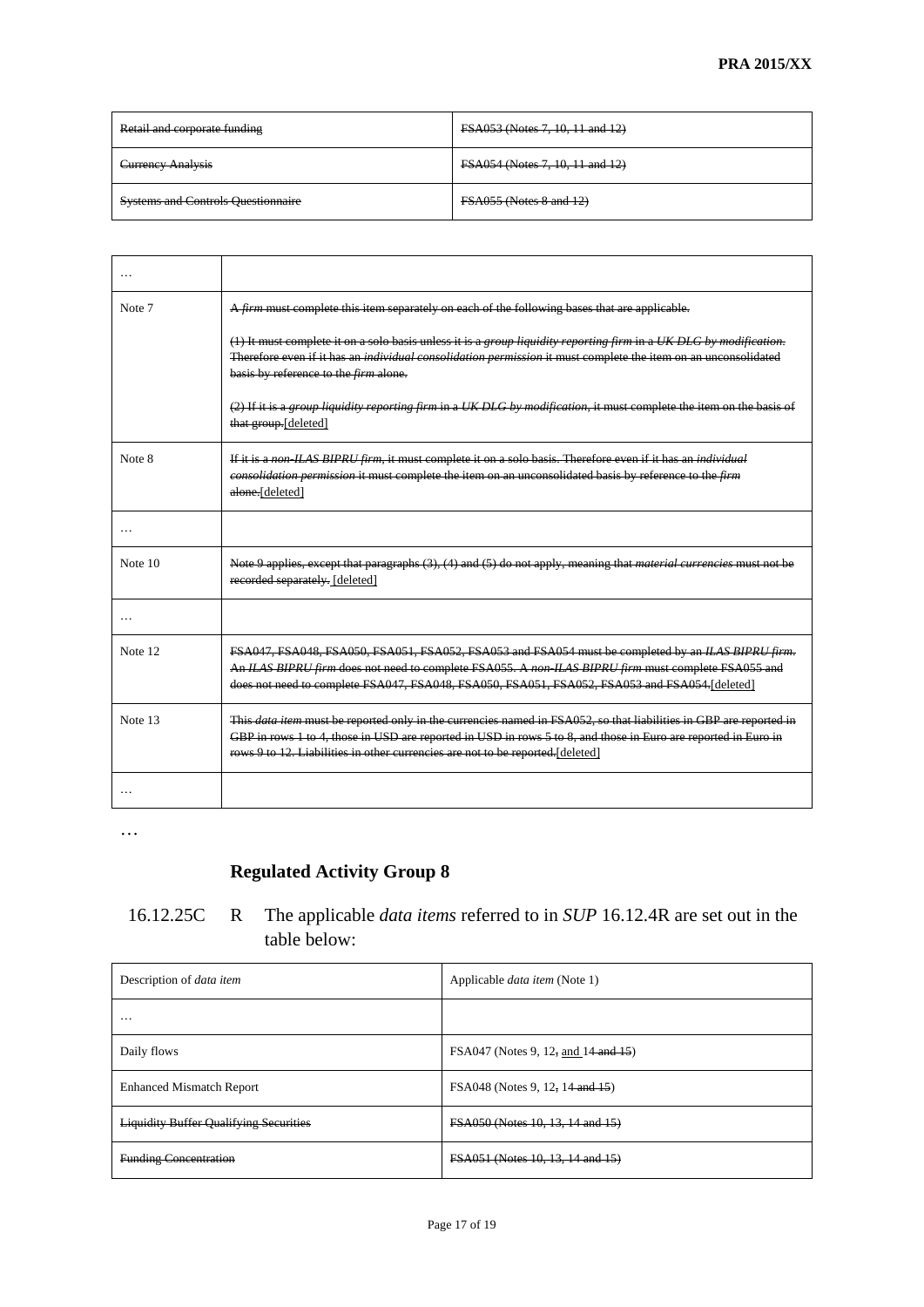| Pricing data                              | <b>FSA052 (Notes 10, 14, 15 and 16)</b> |
|-------------------------------------------|-----------------------------------------|
| Retail and corporate funding              | <b>FSA053 (Notes 10, 13, 14 and 15)</b> |
| <b>Currency Analysis</b>                  | <b>FSA054 (Notes 10, 13, 14 and 15)</b> |
| <b>Systems and Controls Questionnaire</b> | <b>FSA055(Notes 11 and 15)</b>          |

| $\cdots$ |                                                                                                                                                                                                                                                                                                                                                                                                                                                                                                                                                 |
|----------|-------------------------------------------------------------------------------------------------------------------------------------------------------------------------------------------------------------------------------------------------------------------------------------------------------------------------------------------------------------------------------------------------------------------------------------------------------------------------------------------------------------------------------------------------|
| Note 10  | A firm must complete this item separately on each of the following bases that are applicable.<br>(1) It must complete it on a solo basis unless it is a group liquidity reporting firm in a UK DLG by modification.<br>Therefore even if it has an <i>individual consolidation permission</i> it must complete the item on an unconsolidated<br>basis by reference to the <i>firm</i> alone.<br>$(2)$ If it is a group liquidity reporting firm in a UK DLG by modification, it must complete the item on the basis of<br>that group. [deleted] |
| Note 11  | If it is a non ILAS BIPRU firm, it must complete it on a solo basis. Therefore even if it has an individual<br>eonsolidation permission it must complete the item on an unconsolidated basis by reference to the firm<br>alone.[deleted]                                                                                                                                                                                                                                                                                                        |
| $\cdots$ |                                                                                                                                                                                                                                                                                                                                                                                                                                                                                                                                                 |
| Note 13  | Note 24 applies, except that paragraphs (3), (4) and (5) do not apply, meaning that material currencies must not be<br>recorded separately. [deleted]                                                                                                                                                                                                                                                                                                                                                                                           |
|          |                                                                                                                                                                                                                                                                                                                                                                                                                                                                                                                                                 |
| Note 15  | FSA047, FSA048, FSA050, FSA051, FSA052, FSA053 and FSA054 must be completed by an ILAS BIPRU firm.<br>An ILAS BIPRU firm does not need to complete FSA055. A non ILAS BIPRU firm must complete FSA055 and<br>does not need to complete FSA047, FSA048, FSA050, FSA051, FSA052, FSA053 and FSA054.[deleted]                                                                                                                                                                                                                                      |
| Note 16  | This <i>data item</i> must be reported only in the currencies named in FSA052, so that liabilities in GBP are reported in<br>GBP in rows 1 to 4, those in USD are reported in USD in rows 5 to 8, and those in Euro are reported in Euro in<br>rows 9 to 12. Liabilities in other currencies are not to be reported. [deleted]                                                                                                                                                                                                                  |
|          |                                                                                                                                                                                                                                                                                                                                                                                                                                                                                                                                                 |